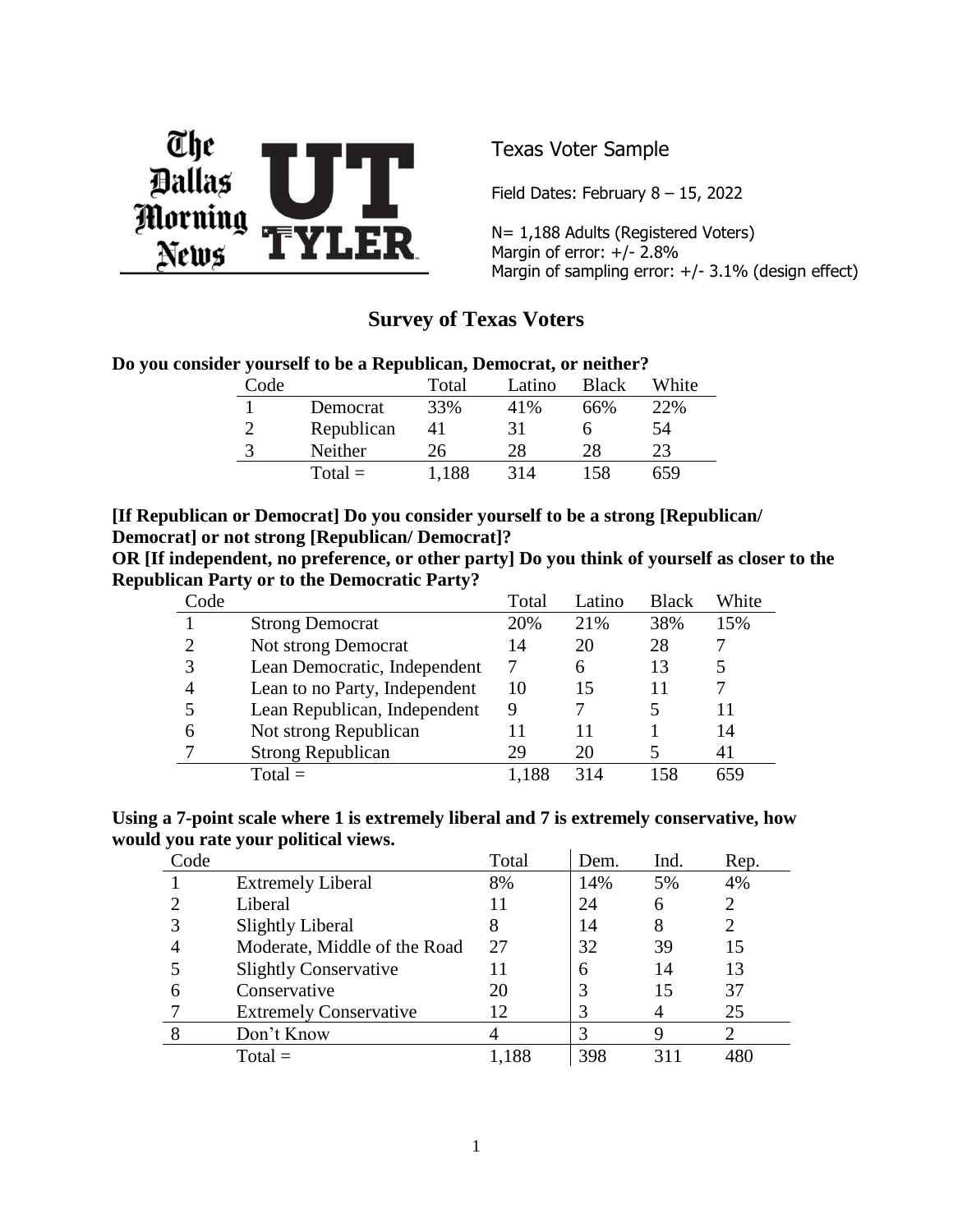| Code |                        | Total | Dem. | Ind. | Rep. | Latino | <b>Black</b> | White |  |
|------|------------------------|-------|------|------|------|--------|--------------|-------|--|
|      | <b>Right Direction</b> | 50%   | 44%  | 39%  | 62%  | 49%    | 40%          | 52%   |  |
|      | Wrong Track            | 49    | 56   |      | 38   | 49     | 60           | 47    |  |
|      | Neither                |       |      |      |      |        |              |       |  |
|      | $Total =$              | .181  | 394  | 307  | 480  |        |              | 656   |  |

**Focusing on Texas, do you think that things are headed in the right direction, or do you think that things are headed off on the wrong track?**

**What party do you trust more on education in Texas?**

|           | Total | Dem. | Ind. | Rep. | Latino | <b>Black</b> | White | Parents |
|-----------|-------|------|------|------|--------|--------------|-------|---------|
| $2$ (Rep) | 51%   | 5%   | 48%  | 90%  | 40%    | 17%          | 64%   | 48%     |
| $1$ (Dem) | 46    | 93   | 42   | 10   | 55     |              | 34    | 50      |
| 7 (Other) | 3     |      | 10   |      |        |              |       |         |
| Total     | 1,182 | 397  | 308  | 477  | 312    | 158          | 655   | 434     |

**What party do you trust more to help keep your community safe during the coronavirus pandemic?**

|           | Total | Dem. | Ind. | Rep. | Latino | <b>Black</b> | White |
|-----------|-------|------|------|------|--------|--------------|-------|
| $2$ (Rep) | 51%   | 8%   | 45%  | 89%  | 43%    | 16%          | 64%   |
| $1$ (Dem) | 46    | 90   | 44   |      | 52     | 78           | 34    |
| 7 (Other) |       |      |      |      |        |              |       |
| Total     | 1,179 | 393  | 305  | 480  | 312    | 157          | 653   |

#### **What party do you trust more on race issues in Texas?**

|           | Total | Dem. | Ind. | Rep. | Latino | <b>Black</b> | White |
|-----------|-------|------|------|------|--------|--------------|-------|
| $2$ (Rep) | 49%   | 7%   | 40%  | 89%  | 39%    | 13%          | 63%   |
| $1$ (Dem) | 47    | 91   | 50   |      | 56     | 83           | 34    |
| 7 (Other) |       |      |      |      |        |              |       |
| Total     | 1,177 | 390  | 306  | 480  | 311    | 154          | 654   |

#### **Should the Supreme Court overturn its Roe v. Wade decision and allow states to decide abortion policy?**

|   |                                      | Total | Dem. | Ind. |     | Rep. Married Latino Women |     |     | Catholic | White       |
|---|--------------------------------------|-------|------|------|-----|---------------------------|-----|-----|----------|-------------|
|   |                                      |       |      |      |     |                           |     |     |          | Evangelical |
|   | 1 Yes, it should be overturned       | 47%   | 34%  | 37%  | 63% | 51%                       | 44% | 42% | 49%      | 65%         |
|   | 0 No, it should not be overturned 50 |       | 65   |      | 34  | 45                        | 48  | 55  | 49       | 32          |
| 8 | $(v)$ Don't Know                     |       |      |      |     |                           |     |     |          |             |
|   | $Total =$                            | 1,187 | 397  | 310  | 480 | 600                       | 313 | 614 | 277      | 176         |

### **[If Yes to overturn] Do you favor a ban on abortions after 15 weeks or 6 weeks of pregnancy, or are you not sure?**

|                | Total | Dem. | Ind. |     | Rep. Married | Latino | Women | Catholic | White Evangelical |
|----------------|-------|------|------|-----|--------------|--------|-------|----------|-------------------|
| 1 15 weeks     | 27%   | 33%  | 27%  | 24% | 27%          | 32%    | 25%   | 34%      | 22%               |
| 2 6 weeks      | 43    | 34   | 35   | 50  | 46           | 33     | 41    | 36       | 63                |
| 8 (v) Not sure | 30    | 33   | 37   | 25  |              | 35     | 34    | 30       |                   |
| $Total =$      | 539   | 134  | 114  | 292 | 303          | 139    | 255   |          | 114               |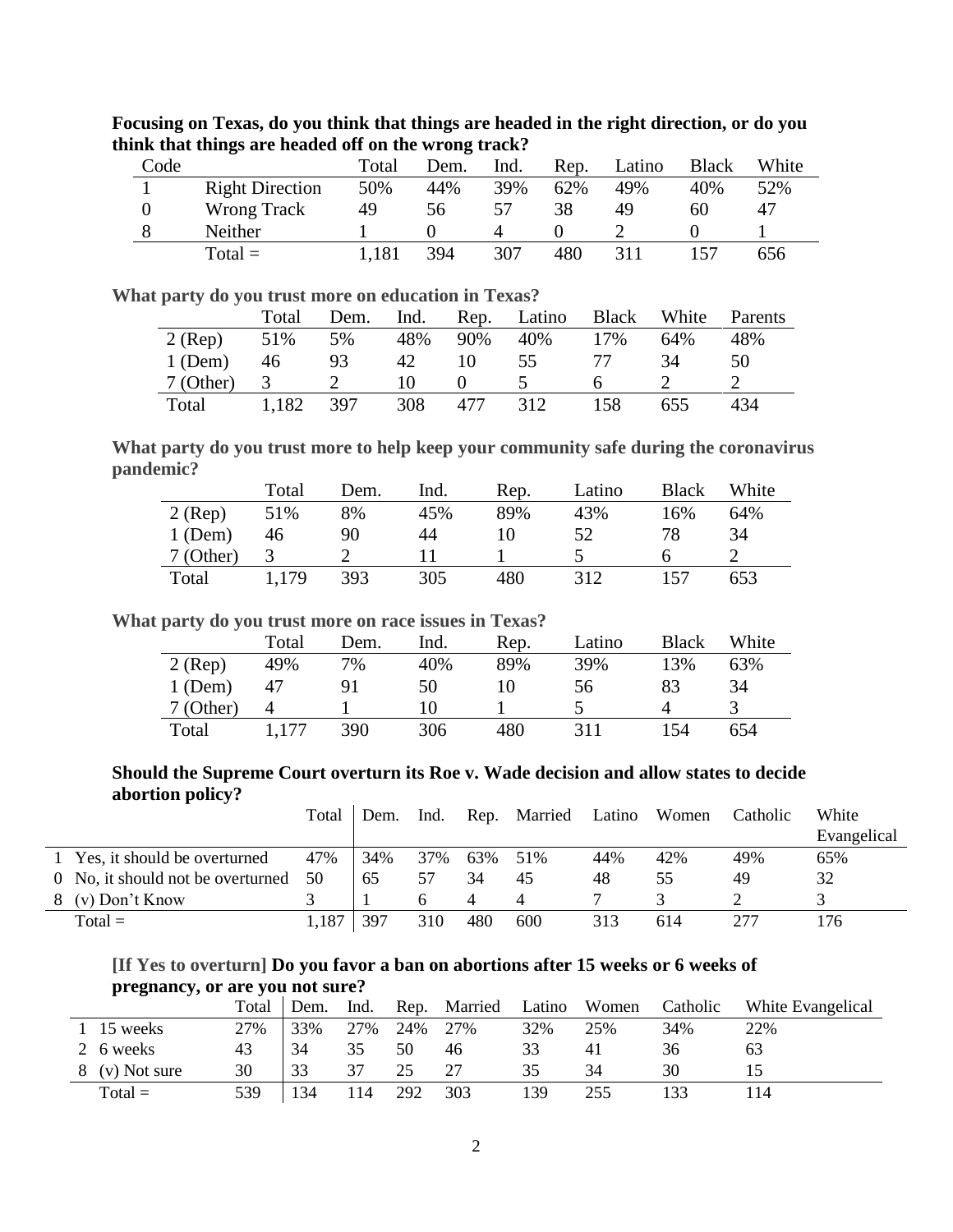| Code         |                      | Total | Dem. | Ind. | Rep. |
|--------------|----------------------|-------|------|------|------|
|              | Very confident       | 29%   | 36%  | 23%  | 28%  |
| ി            | Somewhat confident   |       |      | 40   |      |
| $\mathbf{R}$ | Not too confident    |       | 20   | 24   |      |
| 4            | Not at all confident |       |      |      |      |
|              | $Total =$            | ,187  | 397  |      |      |

**How confident are you that the March primary election will be conducted fairly and accurately – very confident, somewhat confident, not too confident, or not at all confident?**

| In general, do you approve or disapprove of the job President Joe Biden has done in his job |  |  |
|---------------------------------------------------------------------------------------------|--|--|
| as President?                                                                               |  |  |

| Code |                            | Total | Dem.           | Ind. | Rep. | Latino | <b>Black</b> | White |
|------|----------------------------|-------|----------------|------|------|--------|--------------|-------|
|      | <b>Strongly Approve</b>    | 17%   | 38%            | 8%   | 6%   | 20%    | 23%          | 15%   |
|      | Approve                    | 22    | 42             | 20   |      | 25     | 35           | 17    |
|      | Neither                    |       | $\overline{2}$ |      |      |        |              |       |
|      | Disapprove                 | 14    | 13             | 19   | 13   |        | 23           | 10    |
|      | <b>Strongly Disapprove</b> | 43    |                | 42   | 73   | 32     | 12           | 56    |
|      | $Total =$                  | ,188  | 397            | 311  | 480  | 314    | 158          | 659   |

**In general, do you approve or disapprove of the way Governor Greg Abbott is handing his job as Governor?**

| Code |                            | Total | Dem. | Ind. | Rep. | Latino | <b>Black</b> | White |
|------|----------------------------|-------|------|------|------|--------|--------------|-------|
|      | <b>Strongly Approve</b>    | 23%   | 8%   | 12%  | 43%  | 21%    | 5%           | 29%   |
| 4    | Approve                    | 27    |      | 27   | 36   | 24     | 15           | 32    |
|      | Neither                    |       | 4    | h    |      |        | 10           |       |
|      | Disapprove                 |       | 17   |      | 12   | 19     | 17           |       |
|      | <b>Strongly Disapprove</b> | 31    | 54   | 37   |      | 32     | 54           | 25    |
|      | $Total =$                  | 1,188 | 397  | 311  | 480  | 314    | 158          | 659   |

**As part of your evaluation, would you rate the Governor favorably or poorly on his outlook for Texas?**

| Code     |            |               |      |    |             | Total Dem. Ind. Rep. Latino Black White Parent |     |     |     |
|----------|------------|---------------|------|----|-------------|------------------------------------------------|-----|-----|-----|
|          | Favorable  | 53%           | 129% |    |             | 42% 81% 47%                                    | 24% | 63% | 57% |
| $\theta$ | Poorly     | 36            | 62   | 40 | 13          | 40                                             | 60  | -29 | 33  |
|          | Don't know | 11            |      | 18 |             | 13                                             | 15  |     |     |
|          | $Total =$  | $1,185$   397 |      |    | 311 478 313 |                                                | 158 | 657 | 429 |

**As part of your evaluation, would you rate the Governor favorably or poorly on his policy record in office?**

| Code     |                                           | Total |                                                          |          | Dem. Ind. Rep. Latino Black White Parent |    |    |                          |
|----------|-------------------------------------------|-------|----------------------------------------------------------|----------|------------------------------------------|----|----|--------------------------|
|          | Favorable                                 | 47%   |                                                          |          | 24% 35% 74% 38% 23% 58% 51%              |    |    |                          |
| $\theta$ | Poorly                                    | - 40  | $\begin{array}{cccc} \n64\% & 46 & 16 & 43\n\end{array}$ |          |                                          | 62 | 33 | 39                       |
|          | Don't know 13                             |       | 12                                                       | 19 10 19 |                                          | 15 |    | $\mathbf{I}(\mathbf{I})$ |
|          | Total = $1,183$   396 311 476 312 157 656 |       |                                                          |          |                                          |    |    | 430                      |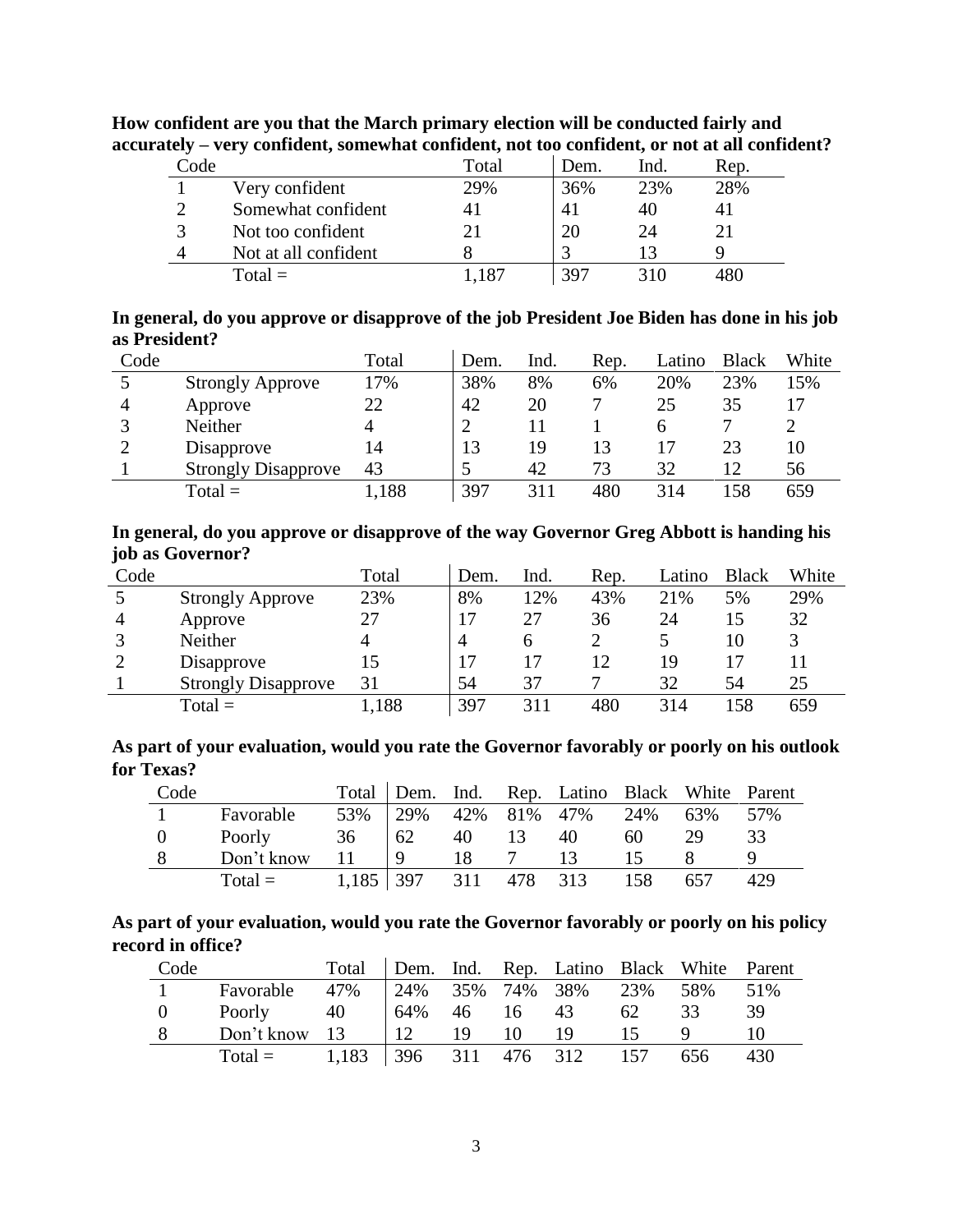| Code     |                                           | Total                           |                |    | Dem. Ind. Rep. Latino Black White Parent |    |    |     |
|----------|-------------------------------------------|---------------------------------|----------------|----|------------------------------------------|----|----|-----|
|          | Favorable                                 | 47% 26% 36% 72% 42% 19% 56% 50% |                |    |                                          |    |    |     |
| $\Omega$ | Poorly                                    | 43                              | 66             |    | 52 18 46                                 | 67 | 36 | 42  |
| Q        | Don't know 10                             |                                 | 8 <sup>8</sup> | 12 | 10 13                                    | 14 |    |     |
|          | Total = $1,181$   394 310 477 312 156 656 |                                 |                |    |                                          |    |    | 426 |

**As part of your evaluation, would you rate the Governor favorably or poorly on his response to crises?**

**In general, do you approve or disapprove of the way Lt. Governor Dan Patrick is handling his job as Lieutenant Governor?**

| Code |                            | Total | Dem. | Ind. | Rep. | Latino | <b>Black</b> | White |
|------|----------------------------|-------|------|------|------|--------|--------------|-------|
|      | <b>Strongly Approve</b>    | 17%   | 7%   | 11%  | 30%  | 12%    | 5%           | 23%   |
| 4    | Approve                    | 27    | 18   | 22   | 38   | 24     | 21           | 30    |
|      | Neither                    | 18    | 19   | 28   | 12   | 23     | 22           | 15    |
|      | Disapprove                 | 13    | 14   | 15   | 12   |        | 22           | 10    |
|      | <b>Strongly Disapprove</b> | 24    | 42   | 24   | 8    | 23     | 30           | 22    |
|      | $Total =$                  | ,188  | 397  | 311  | 480  | 314    | .58          | 659   |

**In general, do you approve or disapprove of the way Attorney General Ken Paxton is handling his job as Attorney General?**

| Code |                            | Total | Dem. | Ind. | Rep. | Latino | <b>Black</b> | White |
|------|----------------------------|-------|------|------|------|--------|--------------|-------|
|      | <b>Strongly Approve</b>    | 18%   | 8%   | 10%  | 30%  | 14%    | 4%           | 23%   |
|      | Approve                    | 24    | 18   | 18   | 34   | 19     | 19           | 28    |
|      | Neither                    | 20    | 18   | 29   | 15   | 24     | 24           | 17    |
|      | Disapprove                 | 14    | 14   |      | 10   |        | 21           | 10    |
|      | <b>Strongly Disapprove</b> | 25    | 42   | 25   |      | 26     | 32           | 23    |
|      | $Total =$                  | .,188 | 397  | 311  | 480  | 314    | 158          | 659   |

**In light of recent headline news about Attorney General Ken Paxton, do you agree or disagree that he has the integrity to serve as attorney general?**

| Code |            | Total | Dem. | Ind. | Rep. Men |     | Women |
|------|------------|-------|------|------|----------|-----|-------|
|      | I agree    | 34%   | 26%  | 20%  | 50%      | 42% | 27%   |
|      | I disagree | 33    | 51   | 35   |          | 34  | 32    |
|      | Unsure     | 33    | 23   | 45   | 33       | 24  |       |
|      | $Total =$  | 1,188 | 397  | 311  | 480      | 566 | 614   |

| Is your impression of Senator John Cornyn favorable, unfavorable, or don't know? |  |  |  |
|----------------------------------------------------------------------------------|--|--|--|
|----------------------------------------------------------------------------------|--|--|--|

|      | . .                  |       |      |     |      |        |              |       |
|------|----------------------|-------|------|-----|------|--------|--------------|-------|
| Code |                      | Total | Dem. | Ind | Rep. | Latino | <b>Black</b> | White |
|      | Very favorable       | 16%   | 12%  | 8%  | 25%  | 15%    | 9%           | 19%   |
| 4    | Somewhat favorable   | 24    |      | 22  | 31   | 19     | 20           | 27    |
|      | Neither              |       | 9    | 14  | 10   |        | 10           |       |
|      | Somewhat unfavorable | 15    | 19   | 15  | 11   |        |              | 13    |
|      | Very unfavorable     | 15    | 26   | 14  | h    | 14     | 24           | 13    |
|      | Don't Know Enough    | 20    |      | 28  | 17   | 20     | 20           | 21    |
|      | $Total =$            | .188  | 397  | 311 | 480  | 314    | .58          | 659   |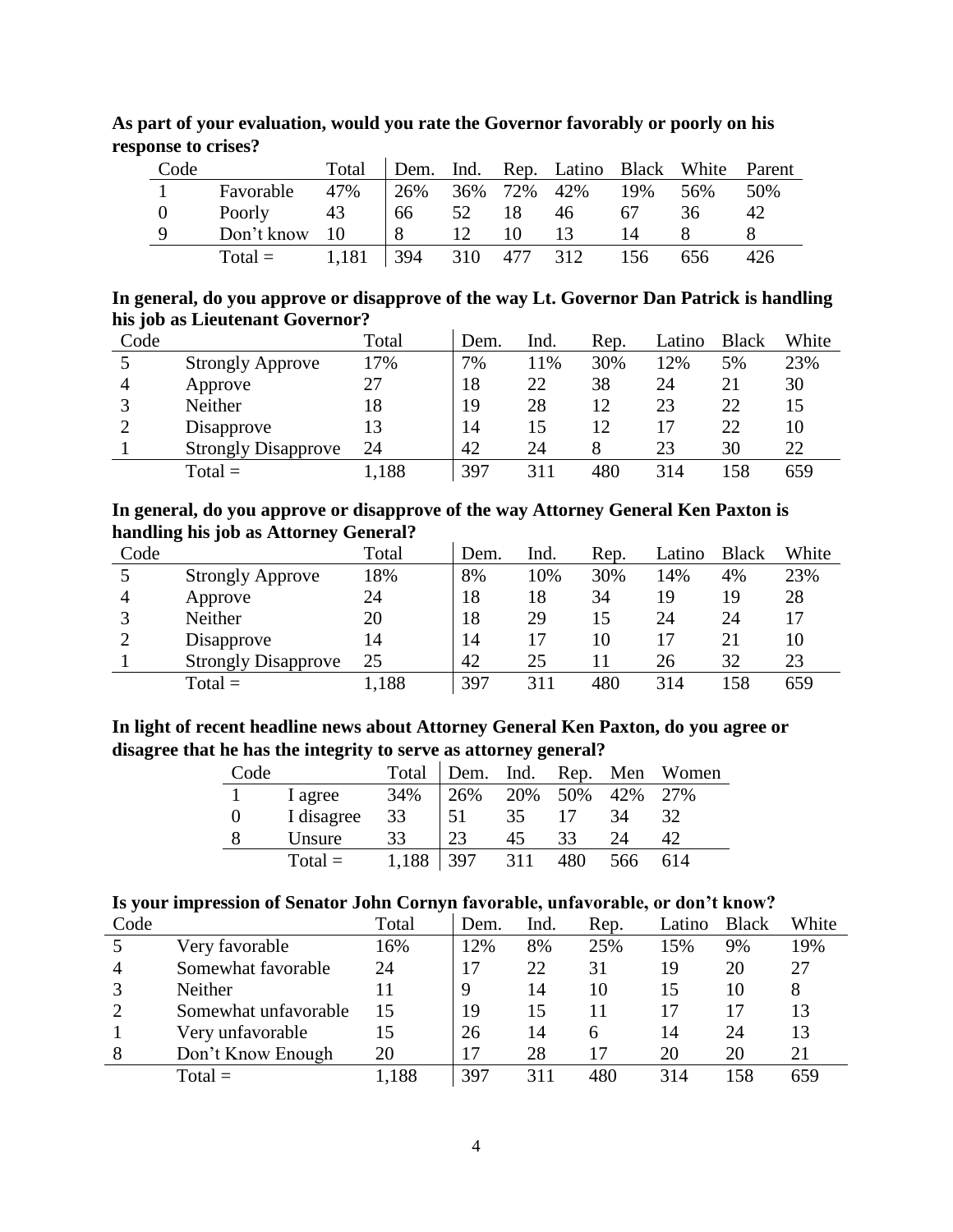| Code |                      | Total | Dem.           | Ind. | Rep. | Latino | <b>Black</b> | White |
|------|----------------------|-------|----------------|------|------|--------|--------------|-------|
|      | Very favorable       | 24%   | 8%             | 16%  | 43%  | 16%    | 6%           | 33%   |
|      | Somewhat favorable   | 23    | 16             | 20   | 30   | 25     | 17           | 23    |
|      | Neither              |       | $\overline{4}$ |      | 4    | 6      |              |       |
|      | Somewhat unfavorable | 10    | 12             | Q    | 10   | 12     | 10           |       |
|      | Very unfavorable     | 33    | 57             | 39   |      | 34     | 52           | 29    |
|      | Don't Know Enough    |       | 4              |      |      |        |              |       |
|      | $Total =$            | .188  | 397            | 311  | 480  | 314    | l 58         | 659   |

# **Is your impression of Senator Ted Cruz favorable, unfavorable, or don't know?**

#### **Is your impression of Vice President Kamala Harris favorable, unfavorable, or don't know?**

| Code |                      | Total | Dem. | Ind. | Rep. | Latino | <b>Black</b> | White |
|------|----------------------|-------|------|------|------|--------|--------------|-------|
|      |                      |       |      |      |      |        |              |       |
|      | Very favorable       | 17%   | 38%  | 6%   | 6%   | 19%    | 28%          | 13%   |
|      | Somewhat favorable   | 21    | 37   | 22   | 8    | 26     | 31           |       |
|      | <b>Neither</b>       |       | 4    | 9    |      |        | g            |       |
|      | Somewhat unfavorable | 12    |      | 15   | 10   | 14     | 15           |       |
|      | Very unfavorable     | 42    |      | 41   | 72   | 33     |              | 54    |
|      | Don't Know Enough    |       |      |      |      | 4      | h            |       |
|      | $Total =$            | 188   | 397  |      | 480  | 314    | .58          | 659   |

#### **Is your impression of Beto O'Rourke favorable, unfavorable, or don't know?**

| Code |                      | Total | Dem. | Ind. | Rep. | Latino | <b>Black</b> | White |
|------|----------------------|-------|------|------|------|--------|--------------|-------|
|      | Very favorable       | 20%   | 43%  | 9%   | 7%   | 23%    | 26%          | 17%   |
| 4    | Somewhat favorable   | 20    | 32   | 21   |      | 21     | 31           | 15    |
|      | Neither              |       | 4    |      |      |        |              |       |
|      | Somewhat unfavorable | 8     |      | 10   |      | 8      |              |       |
|      | Very unfavorable     | 38    | 6    | 35   | 67   | 29     | 12           | 49    |
|      | Don't Know Enough    | 10    | 8    | 16   |      | 12     | 13           |       |
|      | $Total =$            | .188  | 397  | 311  | 480  | 314    | 58           | 659   |

#### **How often have you paid attention to new information about who is running in the party primary elections?**

| Code |               | Total | Dem.     | Ind. | Rep. | Latino | <b>Black</b> | White | Under 65 | Over $65$ |
|------|---------------|-------|----------|------|------|--------|--------------|-------|----------|-----------|
|      | Rarely        | 23%   | 22%      | 9%   | 17%  | 11%    | 20%          | 22%   | 26%      | 11%       |
|      | A little      | 35    | 34       | 22   | 35   | 28     | 37           | 34    | 35       | 34        |
|      | Fairly often  | 28    | 30       | 37   | 30   | 34     | 30           | 28    | 26       | 34        |
|      | Frequently    | 14    | 15       | 32   |      | 26     | 12           |       |          | 20        |
|      | (VOL) Refused |       | $\theta$ |      |      |        |              |       |          |           |
|      | $Total =$     | ,187  | 397      | 310  | 480  | 314    | 157          | 659   | 929      | 258       |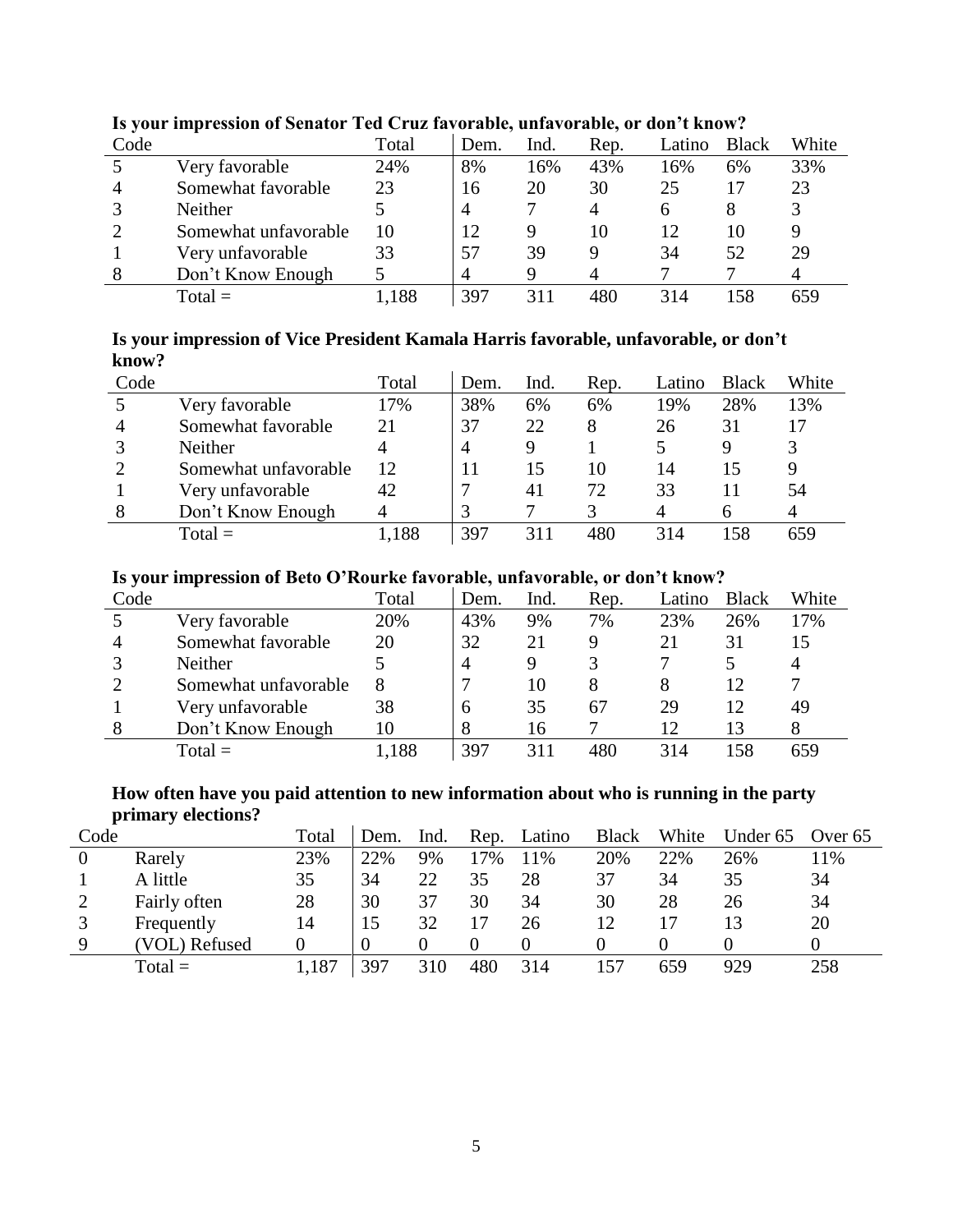| Code |                 | Total | Dem. | Ind. | Rep. | Latino | <b>Black</b> | White | Under 65 | Over $65$ |
|------|-----------------|-------|------|------|------|--------|--------------|-------|----------|-----------|
|      | Certain to vote | 58%   | 60%  | 41%  | 68%  | 49%    | 58%          | 63%   | 54%      | 74%       |
|      | Likely          | 21    | 23   | 24   | 19   | 27     |              | 19    | 24       |           |
|      | Not sure        | 12    |      | 18   |      | 14     | 13           | 10    |          |           |
|      | Probably not    | h     |      |      |      |        |              |       | h        |           |
|      | Won't vote      |       |      | Q    |      |        | 4            |       |          |           |
|      | $Total =$       | 1,188 | 396  |      | 480  | 314    | 158          | 659   | 928      | 258       |
|      |                 |       |      |      |      |        |              |       |          |           |

#### **How likely are you to vote in the 2022 March primary election?**

**If the 2022 primary election for the Governor were held today, are you more likely to choose the Democratic or Republican ballot?**

| Code |                                        | Total | Dem. | Ind. | Rep. | Latino | White |
|------|----------------------------------------|-------|------|------|------|--------|-------|
|      | <b>Democratic Primary</b>              | 41%   | 90%  | 32%  | 6%   | 47%    | 64%   |
| ∠    | <b>Republican Primary</b>              | 49    |      | 41   |      | 40     | 30    |
|      | I would not vote in a primary election | 10    |      |      |      |        |       |
|      | $Total =$                              | .,173 | 395  | 299  | 480  | 306    | 654   |

#### **[If voting in the Democratic Primary]**

**In the Democratic primary for Governor of Texas. Do you plan to vote for:**

| Code           |                      | Total                       | Ind. | Dem.           | Certain | Certain or |
|----------------|----------------------|-----------------------------|------|----------------|---------|------------|
|                |                      |                             |      |                |         | Probably   |
|                | Beto O'Rourke        | 68%                         | 62%  | 72%            | 75%     | 71%        |
| $\overline{2}$ | Inno Barrientez      | າ                           | 4    |                |         | 2          |
| 3              | Michael Cooper       |                             |      | 3              |         |            |
| 4              | <b>Joy Diaz</b>      |                             |      | 4              |         |            |
| 5              | Jack Foster, Jr.     | ∍                           |      | 2              |         | ∍          |
| 6              | Deirdre Gilbert      | $\overline{2}$              |      | $\overline{2}$ |         |            |
| 7              | <b>Star Locke</b>    | $\mathcal{D}_{\mathcal{L}}$ |      | $\overline{2}$ |         |            |
| 8              | <b>Rich Wakeland</b> | $\mathcal{D}_{\mathcal{L}}$ | ( )  | 3              |         | 2          |
| 9              | Don't know           | 14                          | 29   | 12             | 10      | 13         |
|                | $Total =$            | 479                         | 95   | 354            | 299     |            |

### **Are you more likely to support Michelle Beckley, Mike Collier or Carla Brailey in the Democratic primary for Lieutenant Governor?**

| Code |                           | Total | Dem. | Ind. | Certain | Certain or<br>Probably |
|------|---------------------------|-------|------|------|---------|------------------------|
|      | Michelle Beckley          | 18%   | 20%  | 11%  | 16%     | 18%                    |
| 2    | Carla Brailey             | 15    | 16   | 11   | 14      | 15                     |
| 3    | Mike Collier              | 21    | 21   | 14   | 24      | 21                     |
| 8    | Not sure                  | 40    | 37   | 56   | 39      | 40                     |
| 9    | (v) Haven't heard of them | 6     | 5    | 8    | 6       | 6                      |
| 99   | (v) Refused               | 0     |      |      |         |                        |
|      | $Total =$                 | 479   | 354  | 95   | 299     | 414                    |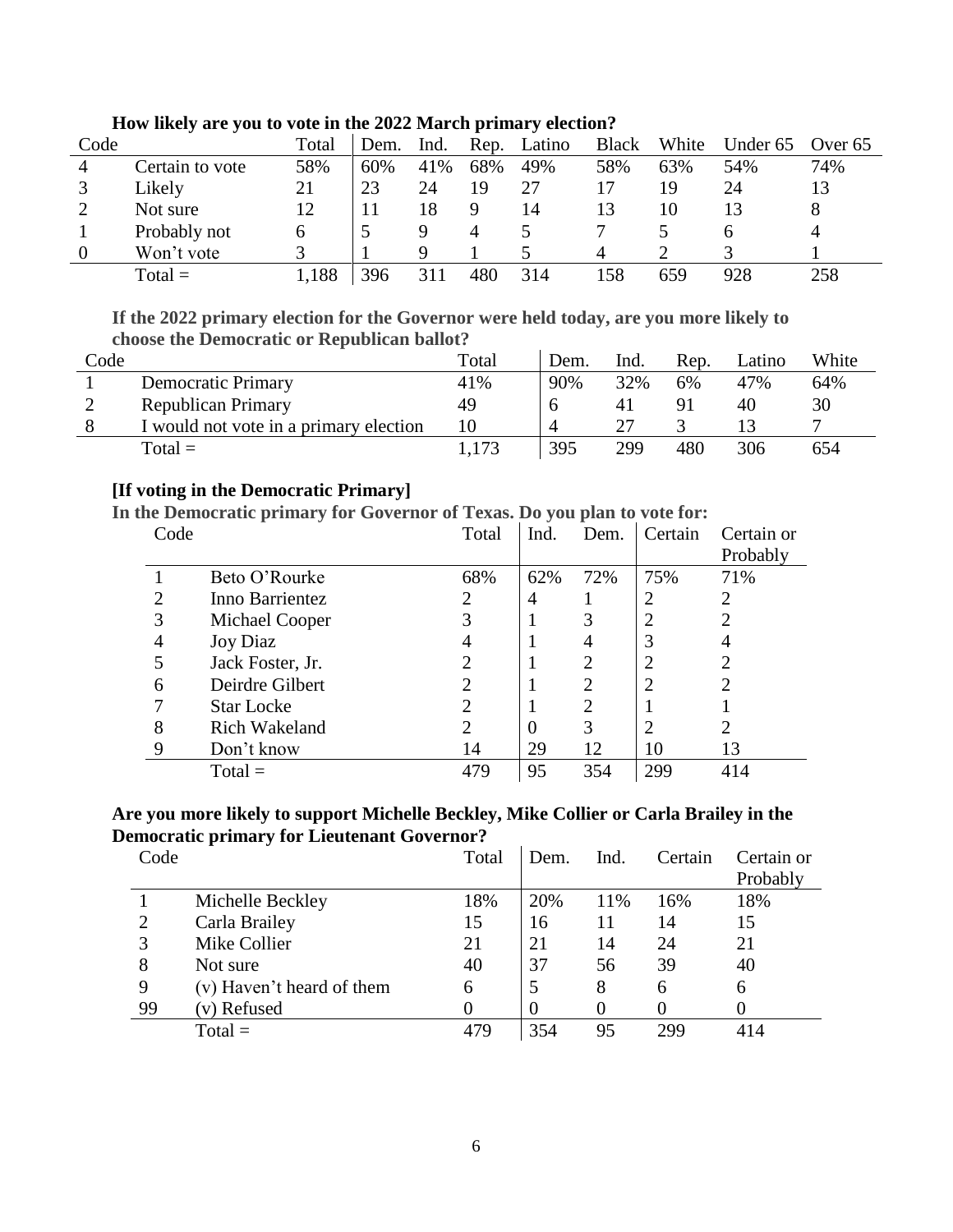| Code |                           | Total | Dem. | Ind. | Certain | Certain or |
|------|---------------------------|-------|------|------|---------|------------|
|      |                           |       |      |      |         | Probably   |
|      | Mike Fields               | 9%    | 11%  | 4%   | 8%      | 9%         |
|      | Rochelle Garza            | 22    | 24   | 14   | 20      | 21         |
|      | Joe Jaworski              | 13    | 13   | 10   | 14      | 13         |
| 4    | Lee Merritt               | 9     | 9    | 3    | 10      | 9          |
|      | T Bone Raynor             | 6     | 6    | 4    |         | 6          |
| 8    | Not sure                  | 38    | 34   | 55   | 36      | 38         |
| 9    | (v) Haven't heard of them | 4     | 3    | 10   | 4       | 4          |
| 99   | (v) Refused               | 0     |      |      |         |            |
|      | $Total =$                 | 479   | 354  | 95   | 299     | 414        |

#### **Are you more likely to support Mike Fields, Rochelle Garza, Joe Jaworski, Lee Merritt or TBone Raynor in the Democratic primary for Attorney General?**

#### **[If voting in Republican Primary]**

**In the Republican primary for Governor of Texas. Do you plan to vote for:**

| Code |                      | Total | Ind. | Rep.           | Certain | Certain or |
|------|----------------------|-------|------|----------------|---------|------------|
|      |                      |       |      |                |         | Probably   |
|      | Governor Greg Abbott | 60%   | 43%  | 67%            | 63%     | 61%        |
| 2    | Paul Belew           |       |      |                |         |            |
| 3    | Danny Harrison       |       | 3    | 3              | 4       |            |
| 4    | Kandy Kaye Horn      |       |      |                |         |            |
|      | Don Huffines         | 3     | 4    | $\overline{2}$ |         |            |
| 6    | <b>Rick Perry</b>    | 6     | 6    | 5              | 4       | 6          |
|      | <b>Chad Prather</b>  | 3     | 3    | 3              |         |            |
| 8    | Allen West           |       | 9    | 6              | 8       |            |
| 99   | Don't know           | 15    | 29   | 11             | 13      | 14         |
|      | $Total =$            | 581   | 122  | 436            | 379     | 500        |

### **What attribute about \_[candidate name]\_ do you like more than the other candidates?**

| <b>Abbott</b>      | West                 | <b>Perry</b>        | <b>Huffines</b>         |
|--------------------|----------------------|---------------------|-------------------------|
| Experience (25%)   | Service $(21\%)$     | Experience $(41\%)$ | Conservative (32%)      |
| Honest $(17%)$     | Conservative (20%)   | Integrity $(10\%)$  | Outsider/Contrast (16%) |
| Leadership $(15%)$ | Honest $(16\%)$      | Didn't know $(4\%)$ | Border $(10\%)$         |
| Border $(11\%)$    | Outsider/Indep. (8%) |                     | Pro-Life $(8\%)$        |
| Caring $(5\%)$     | Leadership $(4\%)$   |                     | Property Tax (6%)       |

Note: Open-ended responses were categorized into related attributes from the responses and are reported as a percent of all respondents who support that candidate.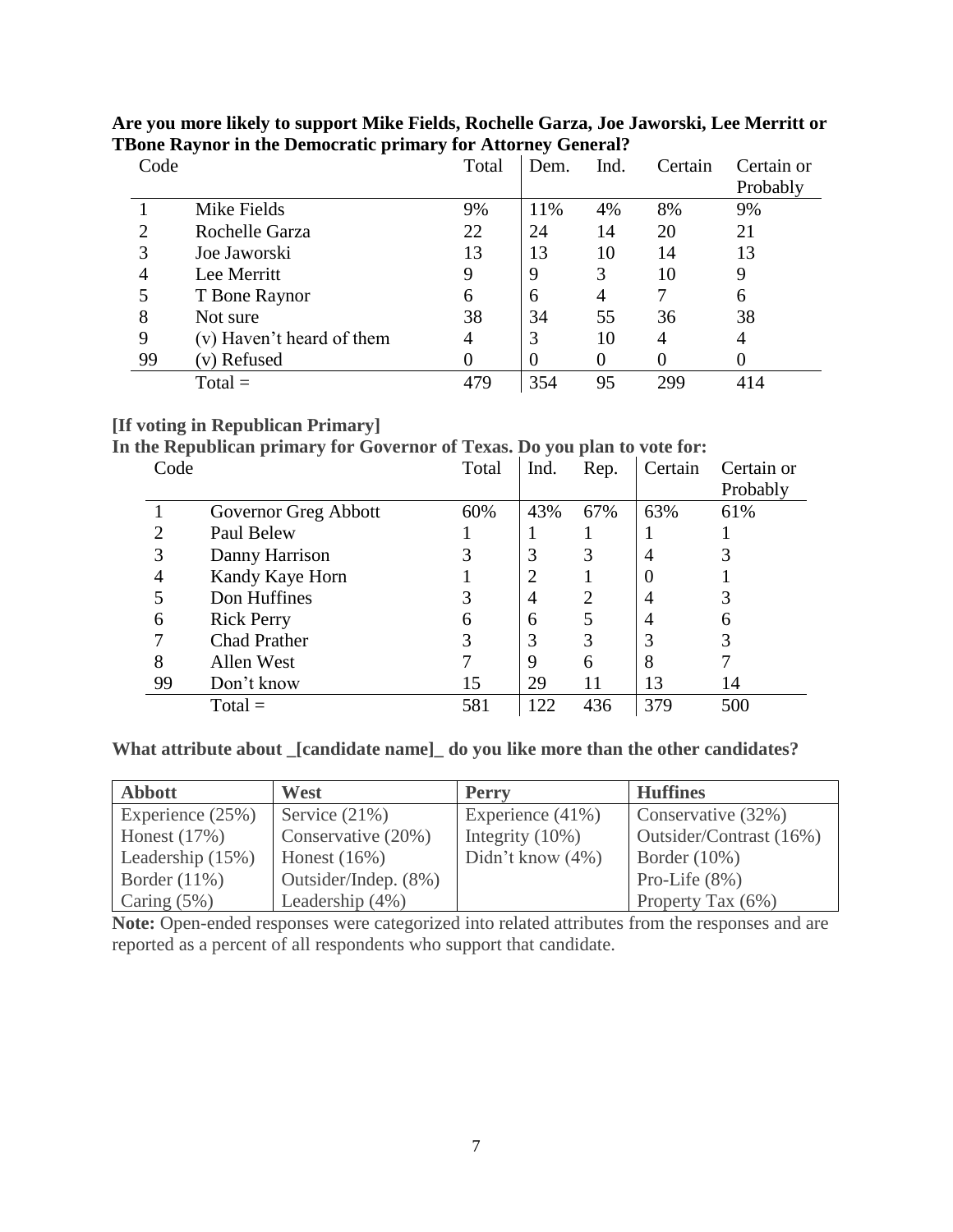| Code           |                        | Total          | Ind. | Rep.           | Certain  | Certain or<br>Probably |
|----------------|------------------------|----------------|------|----------------|----------|------------------------|
|                | Dan Patrick            | 54%            | 40%  | 61%            | 67%      | 59%                    |
| $\overline{2}$ | <b>Trayce Bradford</b> | 3              | 6    | 2              |          | 3                      |
| 3              | <b>Todd Bullis</b>     |                |      | 2              |          |                        |
| $\overline{4}$ | Daniel Miller          | $\overline{4}$ | 4    | 4              | 4        | 4                      |
| 5              | <b>Aaron Sorrells</b>  | $\overline{c}$ |      | 2              | $\theta$ |                        |
| 6              | Zach Vance             | 3              | 3    | $\overline{2}$ |          |                        |
| 8              | Don't know             | 31             | 44   | 28             | 25       | 28                     |
|                | $Total =$              | 579            | 120  | 434            | 375      | 495                    |

**In the Republican primary for Lieutenant Governor, are you most likely to support the incumbent Dan Patrick, Trayce Bradford, Todd Bullis, Daniel Miller, Aaron Sorrells or Zach Vance?**

**In the Republican primary for Attorney General, are you most likely to support the incumbent Ken Paxton, George P. Bush, Louie Gohmert, or Eva Guzman?**

| Code | $\overline{\phantom{a}}$<br>o | Total | Ind. | Rep. | Certain | Certain or<br>Probably |
|------|-------------------------------|-------|------|------|---------|------------------------|
|      | <b>Ken Paxton</b>             | 39%   | 28%  | 42%  | 46%     | 41%                    |
| 2    | George P. Bush                | 25    | 24   | 26   | 22      | 24                     |
| 3    | Eva Guzman                    | 13    | 16   | 12   | 13      | 13                     |
| 4    | Louie Gohmert                 |       | 9    | 6    |         |                        |
|      | Don't know                    | 16    | 23   | 15   |         | 14                     |
|      | $Total =$                     | 577   |      | 433  | 375     | 496                    |

**In the Republican primary for Agriculture Commissioner, are you most likely to support the incumbent Sid Miller, James White or Carey Counsil?**

| Code |               | Total | Ind. | Rep. | Certain | Certain or<br>Probably |
|------|---------------|-------|------|------|---------|------------------------|
|      | Sid Miller    | 32%   | 23%  | 36%  | 38%     | 35%                    |
| 2    | Carey Counsil | 6     |      |      |         |                        |
|      | James White   | 14    | 10   | 14   | 13      | 14                     |
|      | Don't know    | 47    | 57   | 46   | 45      | 46                     |
|      | $Total =$     | 577   |      | 433  | 375     | 496                    |

| In a race for Governor would you vote for Governor Abbott, Beto O'Rourke, or someone |  |  |  |  |
|--------------------------------------------------------------------------------------|--|--|--|--|
| else?                                                                                |  |  |  |  |

| Code |               | Total | Dem. | Ind. | Rep. | Latino | White | Women | Parents |
|------|---------------|-------|------|------|------|--------|-------|-------|---------|
|      | Greg Abbott   | 45%   | 16%  | 36%  | 76%  | 36%    | 56%   | 40%   | 43%     |
|      | Beto O'Rourke | 38    | 76   | 29   |      | 45     | 29    | 40    | 38      |
|      | Someone else  | 16    |      | 32   |      | 18     | 14    |       |         |
|      | (v) Not sure  |       |      |      |      |        |       |       |         |
|      | $Total =$     | 1,185 | 397  | 310  | 478  | 313    | 656   | 612   | 437     |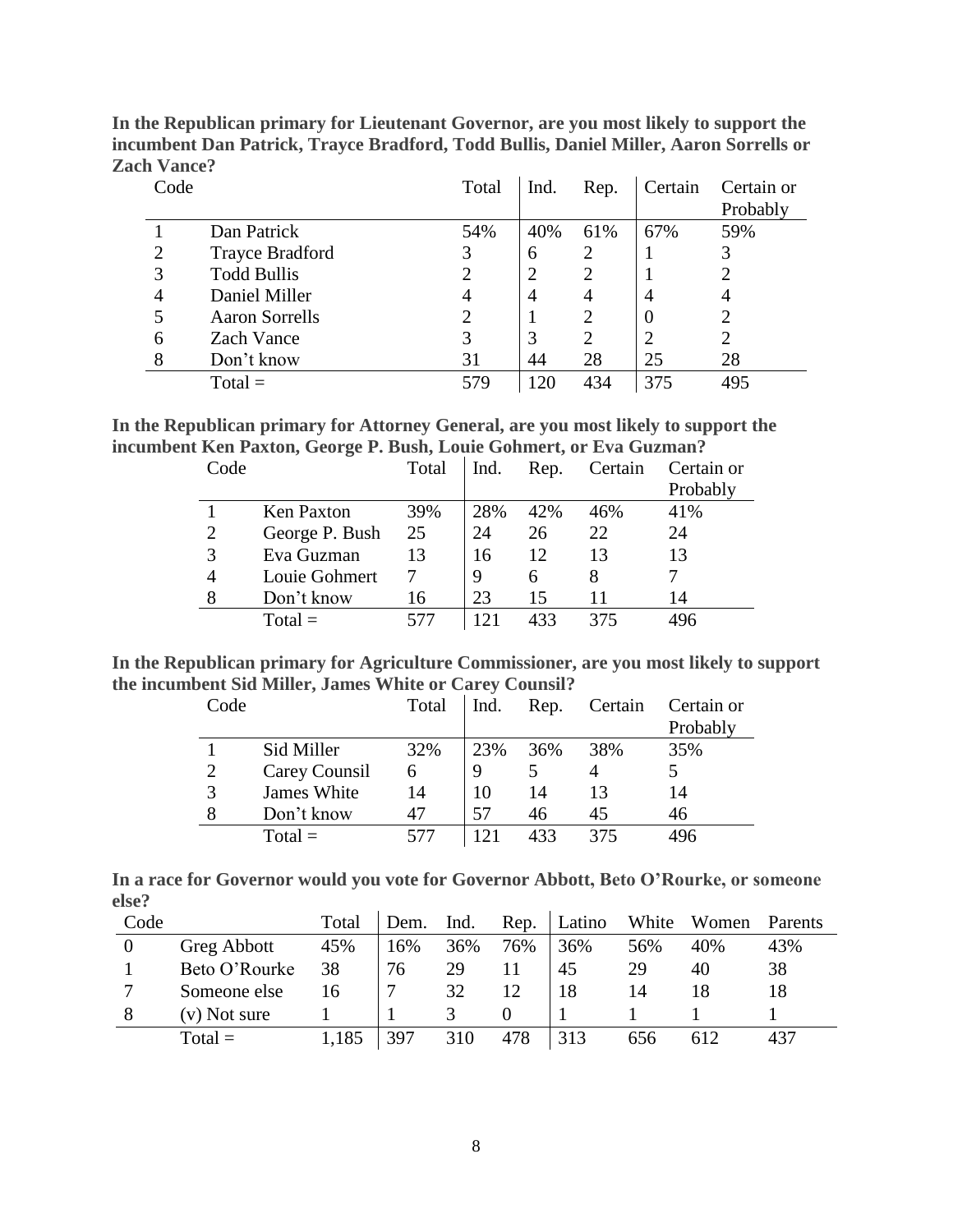| Code |            | Total | Dem. | Ind. | $\mathsf{Rep}$ . | Latino | White | Women | Parents |
|------|------------|-------|------|------|------------------|--------|-------|-------|---------|
|      | Democratic | 45%   | 96%  | 42%  | 6%               | 55%    | 33%   | 50%   | 50%     |
|      | Republican | 52    |      | 39   | 94               | 42     | 65    | 48    | 49      |
| 97   | Refused    |       |      |      |                  |        |       |       |         |
|      | $Total =$  | 1,185 | 397  | 310  | 479              | 313    | 656   | 612   | 437     |

**If the general election was today, would you vote for a Republican candidate or Democratic candidate for the Texas House?**

# **In November, did you vote for Donald Trump, Joe Biden, another candidate or not vote?**

| Code           |              | Total | Dem. | Ind. | Rep. | Latino | <b>Black</b> | White | Men | Women |
|----------------|--------------|-------|------|------|------|--------|--------------|-------|-----|-------|
|                | Donald Trump | 45%   | 4%   | 36%  | 85%  | 35%    | 11%          | 59%   | 50% | 41%   |
|                | Joe Biden    | 40    | 85   | 32   | 8    | 45     | 74           | 29    | 38  | 42    |
|                | Someone else |       |      | 10   |      |        |              |       |     |       |
| $\overline{4}$ | Did not vote |       |      | 22   | 4    | 13     |              |       |     |       |
| 99             | Refused      |       |      |      |      |        |              |       |     |       |
|                | $Total =$    | 185   | 397  | 310  | 479  |        | .58          | 656   | 565 |       |

### **Do you recall seeing ads on television recently about the Governor's Race?**

| Code |                                             | Yes | N <sub>0</sub> | $(v)$ Refused | Total |
|------|---------------------------------------------|-----|----------------|---------------|-------|
|      | Border Patrol agents endorsing the Governor | 55% | 44             |               | 1,176 |
|      | A new endorsement by President Trump        | 39% | 60             |               | 1,178 |
|      | A negative ad about Beto O'Rourke           | 36% | 63             |               | 1,181 |

#### **Which of the following statements are completely true? It's alright if you don't know.**

|                                        | Completely true | False | Don't Know | Total |
|----------------------------------------|-----------------|-------|------------|-------|
| Texas has appropriated \$1.05 billion  | 38%             |       | 51         | 1,176 |
| dollars to extend the border wall.     |                 |       |            |       |
| The current cost of a new mile of wall | 28%             |       | 59         | 1,174 |
| construction at the border costs       |                 |       |            |       |
| approximately \$20 million.            |                 |       |            |       |
| The Texas economy has the largest job  | 42%             |       | 43         | 1,178 |
| growth of all 50 states.               |                 |       |            |       |

#### **Do you recall seeing supportive or negative campaign advertisements about the Republican Attorney General's Race on tv, online, by mail?**

|                                    |     |             |   | Television   Online   Mail   None at all |
|------------------------------------|-----|-------------|---|------------------------------------------|
| Ads from Ken Paxton supporters     | 36% | 15          |   | 50                                       |
| Negative ads about Ken Paxton      | 19% | 12          |   | 65                                       |
| Ads from George P. Bush supporters | 30% | 12          | 8 | 55                                       |
| Negative ads about George P. Bush  | 11% | 12          |   | 75                                       |
| Ads from Louie Gohmert supporters  | 12% | 11          |   | 74                                       |
| Negative ads about Louie Gohmert   | 8%  | $\mathbf Q$ |   | 80                                       |
| Ads from Eva Guzman supporters     | 25% | 14          | 6 | 60                                       |
| Negative ads about Eva Guzman      | 13% | 12          |   | 79                                       |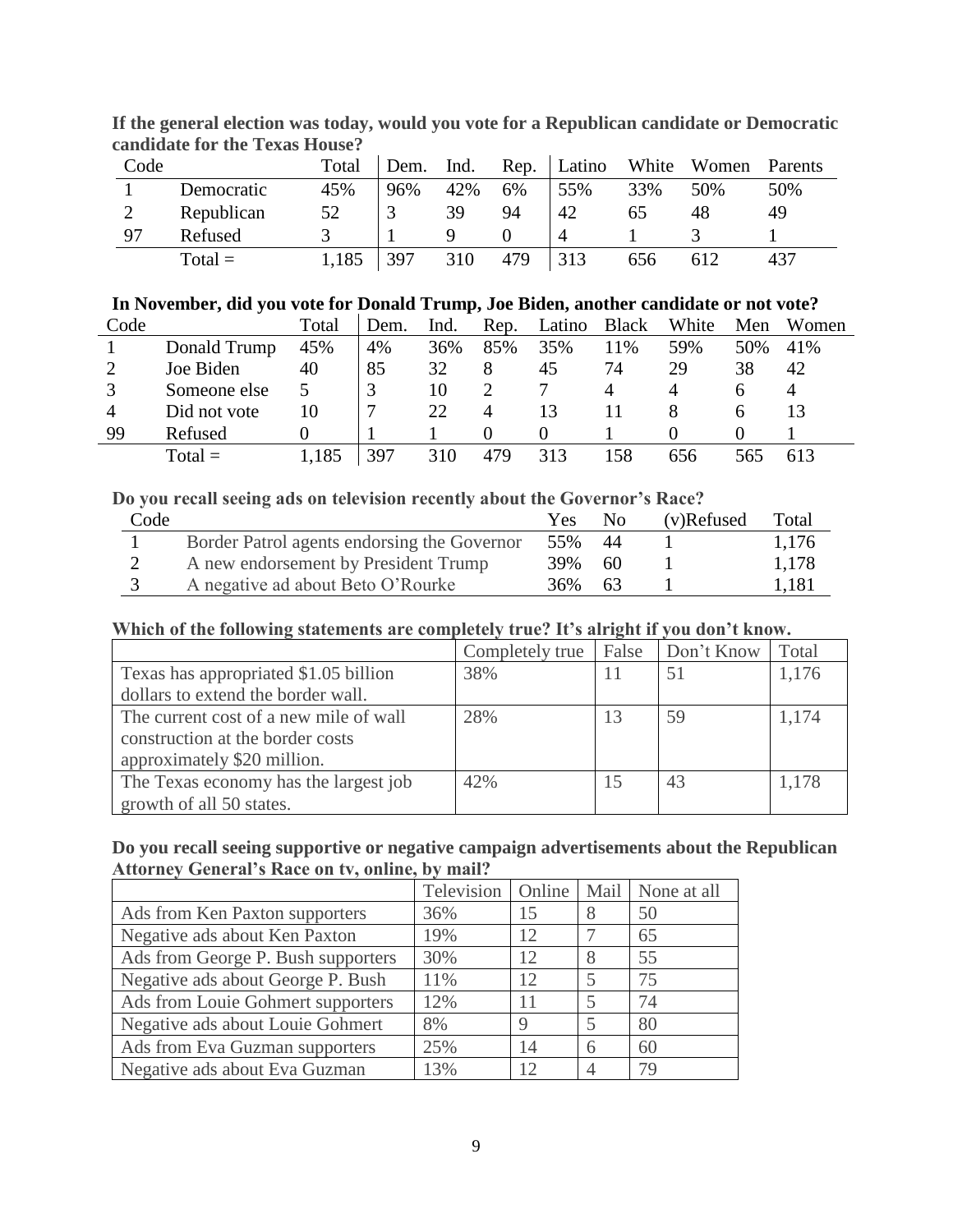| Code |                | $\checkmark$<br>Total | Saw Ad<br>from Paxton | Saw Ad<br>Attacking<br>Paxton | Saw Both<br><b>Types</b> | No ads<br>seen |
|------|----------------|-----------------------|-----------------------|-------------------------------|--------------------------|----------------|
|      | Ken Paxton     | 39%                   | 48%                   | 28%                           | 38%                      | 31%            |
| 2    | George P. Bush | 25                    | 21                    | 29                            | 26                       | 27             |
| 3    | Eva Guzman     | 13                    | 14                    | 13                            | 19                       | 11             |
| 4    | Louie Gohmert  |                       | 6                     |                               | 6                        | 6              |
| 8    | Don't know     | 16                    | 10                    | 23                            |                          | 25             |
|      | $Total =$      | 577                   | 304                   | 262                           | 167                      | 233            |

*Republican Attorney General Primary results, based on voter recall on advertisements.*

#### **Which of the following statements are completely true? It's alright if you don't know.**

|                                                    | Completely true | False | Don't Know |
|----------------------------------------------------|-----------------|-------|------------|
| Donald Trump endorsed Ken Paxton                   | 36%             |       | 55         |
| Ken Paxton has released messages related to events | 17%             | 16    | 67         |
| on Jan. 6 to officials.                            |                 |       |            |
| Ken Paxton sued the Biden Admin. over COVID-       | 45%             |       | 46         |
| 19 vaccine requirements.                           |                 |       |            |

**As a public policy issue for this year, should it be a higher priority to strengthen of the electricity grid or secure the Texas-Mexico border?**

| Code |                                 | Total | Dem. | Ind. | Rep. | <b>Border Counties</b> |
|------|---------------------------------|-------|------|------|------|------------------------|
|      | Strengthen The Electricity Grid | 51%   | 71%  | 55%  | 33%  | 55%                    |
|      | Secure the Texas-Mexico border  | 40    | 20   |      | 61   | 38                     |
|      | I am not concerned about either |       | Q    |      |      |                        |
|      | Don't Know                      |       |      |      |      |                        |
|      | $Total =$                       | 1.169 | 390  | 306  |      |                        |

**Should it be a higher priority to enforce regulations to stop the spread of the coronavirus or secure the Texas-Mexico border?**

| Code |                                 | Total | Dem. | Ind. | Rep. | <b>Border Counties</b> |
|------|---------------------------------|-------|------|------|------|------------------------|
|      | Reduce coronavirus infections   | 48%   | 76%  | 47%  | 25%  | 46%                    |
|      | Secure the Texas-Mexico border  | 44    |      | 39   | 70   |                        |
|      | I am not concerned about either |       |      |      |      |                        |
|      | Don't Know                      |       |      |      |      |                        |
|      | Total $=$                       | 1.167 | 390  | 304  |      |                        |

**What is your level of confidence that Texas's energy grid is prepared to avoid blackouts in your community this winter?**

| Code |               | Total | Dem. | Ind. | Rep. | Latino | <b>Black</b> | White |
|------|---------------|-------|------|------|------|--------|--------------|-------|
|      | A great deal  | 18%   | 18%  | 9%   | 24%  | 16%    | 14%          | 20%   |
|      | Fair amount   | 36    | 25   | 33   | 46   | 29     | 27           | 41    |
|      | Not too much  | 25    | 29   | 28   | 21   | 28     | 34           | 23    |
|      | No confidence | 16    | 25   | 21   |      | 18     | 18           |       |
|      | Don't know    |       |      | Q    |      |        |              |       |
|      | $Total =$     | .67   | 389  | 305  |      | 310    | 50           |       |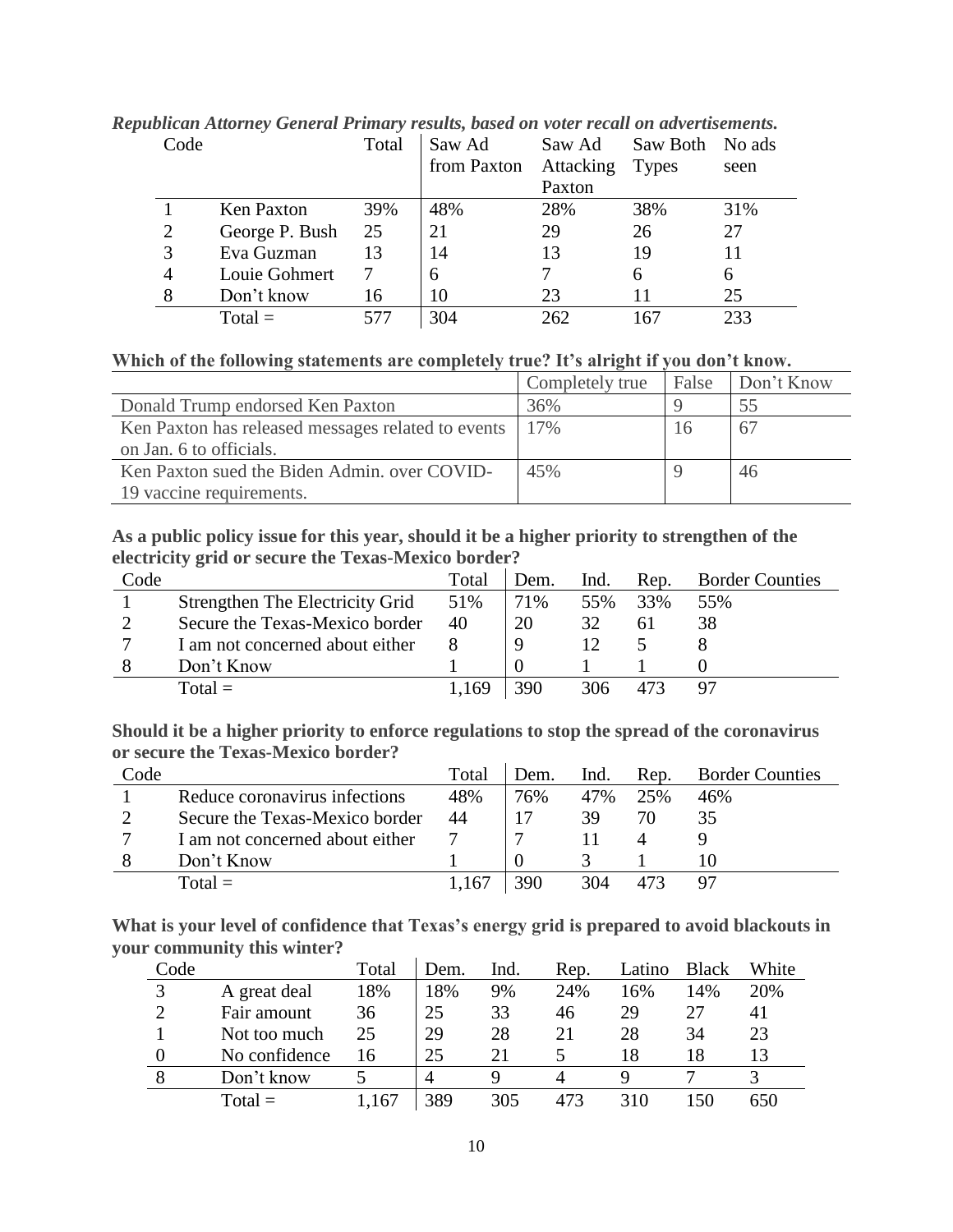| Code |                | Total | Dem. | Ind. | Rep. | Latino | <b>Black</b> | White |
|------|----------------|-------|------|------|------|--------|--------------|-------|
|      | More           | 32%   | 29%  | 23%  | 40%  | 30%    | 24%          | 35%   |
|      | Less           | 34    | 44   | 36   | 25   | 38     | 44           | 28    |
| ⇁    | Did not change | 33    | 26   | 39   | 35   | 29     | 31           | 36    |
|      | Don't know     |       |      |      |      |        |              |       |
|      | $Total =$      | ,168  | 390  | 305  | 473  | 310    |              | 650   |

**Did you become more or less confident the stability of the Texas energy grid after the recent winter weather?**

**Do you agree or disagree that K-12 teachers should be permitted to discuss how historical examples of discrimination in our laws apply to inequalities today?**

| Code |                          | Total | Dem. | Ind. | Rep. | Latino | <b>Black</b> | White |
|------|--------------------------|-------|------|------|------|--------|--------------|-------|
|      | <b>Strongly Agree</b>    | 37%   | 57%  | 42%  | 17%  | 35%    | 56%          | 33%   |
|      | Somewhat agree           | 22    | 24   | 18   | 23   | 24     | 22           | 21    |
|      | Neither                  | 19    | 12   | 22   | 23   | 25     | 15           |       |
|      | Somewhat disagree        |       |      |      | 13   | 10     |              | 10    |
|      | <b>Strongly Disagree</b> | 13    |      | 10   | 24   |        |              | 18    |
|      | $Total =$                | .167  | 390  | 304  | 473  | 309    | 151          | 650   |

**How much do you trust the judgement of elected state leaders in reviewing what books are controversial and should be removed from K-12 schools?**

| Code |                   | Total | Dem. | Ind. | Rep. | Latino | <b>Black</b> | White |
|------|-------------------|-------|------|------|------|--------|--------------|-------|
|      | A great deal      | 10%   | 12%  | 2%   | 13%  | 12%    | 9%           | 9%    |
|      | Fair amount       | 17    | 19   |      | 19   | 18     | 16           | 16    |
|      | Not too much      | 27    | 22   | 24   | 33   | 28     | 23           | 28    |
| 0    | No confidence     | 38    | 43   | 52   | 26   | 29     | 49           | 40    |
| 8    | Don't know enough |       | 4    | 12   |      | 13     |              |       |
|      | $Total =$         | ,166  | 388  | 305  | 473  | 309    | 151          | 649   |

**How much do you trust the judgement of local librarians and school district officials in reviewing what books are controversial and should be removed from K-12 schools?**

| Code |                   | Total | Dem. | Ind. | Rep. | Latino | <b>Black</b> | White |
|------|-------------------|-------|------|------|------|--------|--------------|-------|
|      | A great deal      | 15%   | 23%  | 10%  | 13%  | 15%    | 17%          | 15%   |
|      | Fair amount       | 30    | 37   | 25   | 27   | 34     | 30           | 28    |
|      | Not too much      | 24    | 19   | 28   | 27   |        | 25           | 26    |
|      | No confidence     | 23    | 16   | 26   | 27   | 19     | 23           | 25    |
| 8    | Don't know enough |       | 4    | 10   |      |        |              |       |
|      | $Total =$         | ,165  | 388  | 304  | 473  | 310    | 151          | 647   |

#### **Have you worn a mask in the past 7 days?**

| Code |         | Total | Dem. | Ind. | Rep. | 18-34 | 35-44 | 45-64 | $65+$ | Vaccinated | Not Vaccinated |
|------|---------|-------|------|------|------|-------|-------|-------|-------|------------|----------------|
|      | No      | 28%   | 13%  | 30%  | 39%  | 26%   | 29%   | 28%   | 31%   | 22%        | 41%            |
|      | Yes     | 72    | 87   | 70   | 61   | 74    |       |       | 69    | 78         | 59             |
| 99   | Refused |       |      |      |      |       |       |       |       |            |                |
|      | Total   | 1,165 | 388  | 304  | 473  | 316   | 199   | 397   | 253   | 755        | 403            |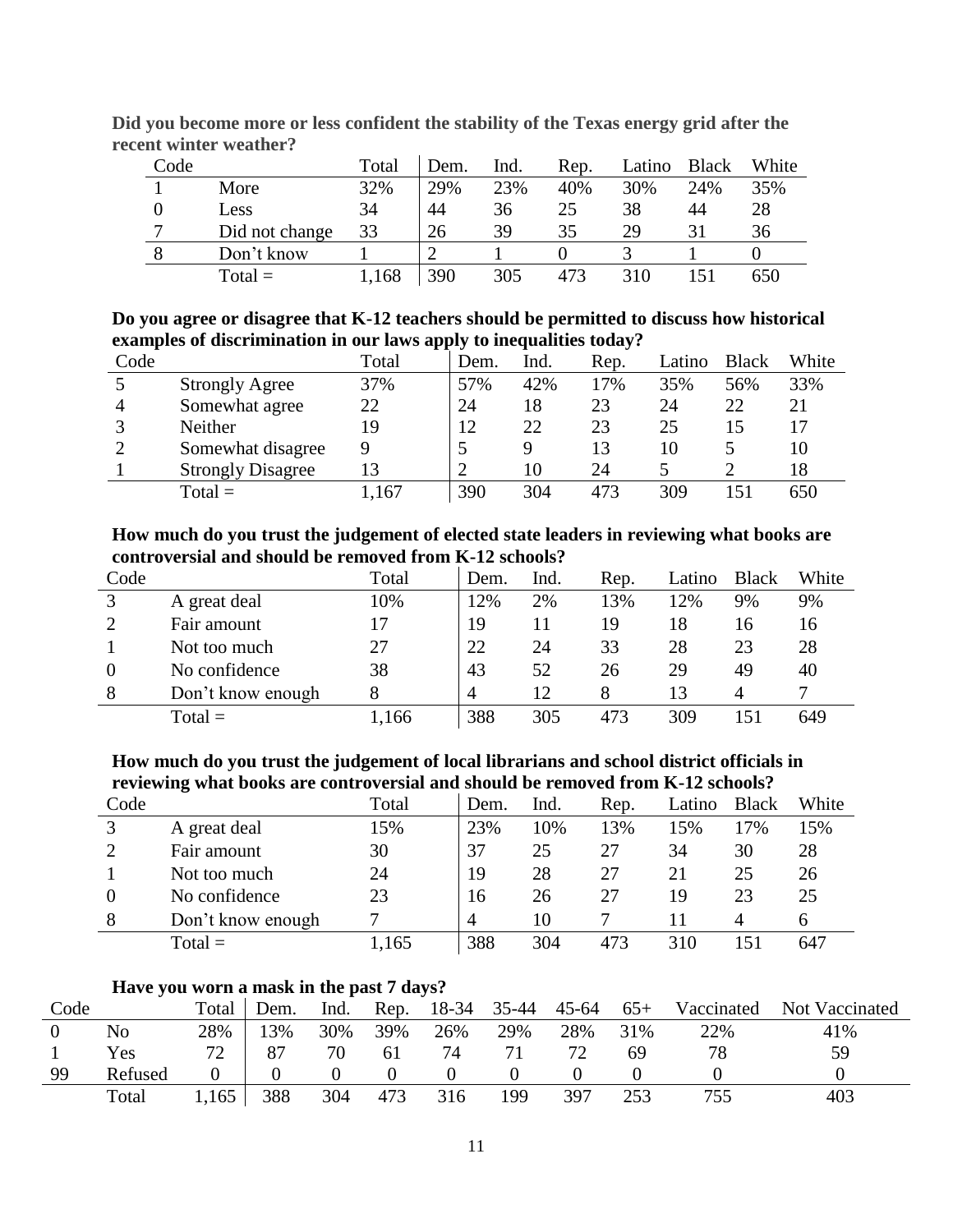| Code           |                                  | Total        | Latino | <b>Black</b> | White | Under 45 | Parent |
|----------------|----------------------------------|--------------|--------|--------------|-------|----------|--------|
|                | I have received a booster        | 36%          | 26%    | 30%          | 42%   | 24%      | 27%    |
| $\overline{4}$ | I have received one or two doses | 28           | 36     | 30           | 25    | 31       | 31     |
|                | Definitely                       | <sub>0</sub> | 10     |              |       |          |        |
|                | Probably                         | <sub>0</sub> |        | 10           |       | 10       |        |
|                | Unlikely                         |              |        |              |       |          |        |
| $\theta$       | No                               | 18           | 14     | 12           | 21    | 15       | 19     |
|                | $Total =$                        | 1,166        | 310    | 150          | 649   | 515      | 433    |

#### **The COVID-19 vaccine is available to all adults. Do you plan to take it?**

# **[If received 3rd shot] Did you find the process of getting the booster to be easier or more difficult than receiving the first doses?**

| Code |                | Total |
|------|----------------|-------|
|      | Easier         | 67%   |
|      | More difficult |       |
|      | The same       | 27    |
|      | I don't know   |       |
|      | $Total =$      |       |

#### **[If received the vaccine] Do you plan to get a booster vaccine soon or wait?**

| Code |                                        | Total | Latino | <b>Black</b> | White | Under 45 |
|------|----------------------------------------|-------|--------|--------------|-------|----------|
|      | No, not interested                     | 20%   | 13%    | 6%           | 28%   | 19%      |
|      | Second dose was less than 6 months ago | 22    | 20     | 30           | 20    | 28       |
|      | I will probably get it later           | 39    | 43     | 53           | 36    | 34       |
|      | Yes, I will get it soon                | 19    | 24     |              |       | 19       |
|      | Total                                  | 332   |        | 45           | 160   | 162      |

#### **[If vaccine not taken] Have you tried to make an appointment to get the vaccine?**

| Code |       | Total | Parent | Under 45 |
|------|-------|-------|--------|----------|
|      | No    | 44%   | 54%    | 54%      |
|      | Yes   | 56    | 46     | 46       |
|      | Total | 200   | 95     | 149      |

#### **[If no to appointment] What is the top reason you have not made an appointment to get a vaccine?**

| Code |                                  | Total | Latino | <b>Black</b> | White | Under 45 |
|------|----------------------------------|-------|--------|--------------|-------|----------|
| 6    | Already had COVID-19             | 29%   | 25%    | 26%          | 32%   | 23%      |
|      | Waiting to see                   | 27    | 28     | 37           | 25    | 28       |
| 4    | I do not have enough information | 10    | 13     |              |       |          |
|      | Too busy                         |       |        |              |       |          |
|      | Concerned with side effects      |       | 13     | 14           |       | 14       |
|      | I don't want it                  |       | 8      |              |       | 10       |
|      | Other                            | 12    | Q      |              | 15    | 10       |
|      | $Total =$                        | 316   | 76     | 45           | 182   |          |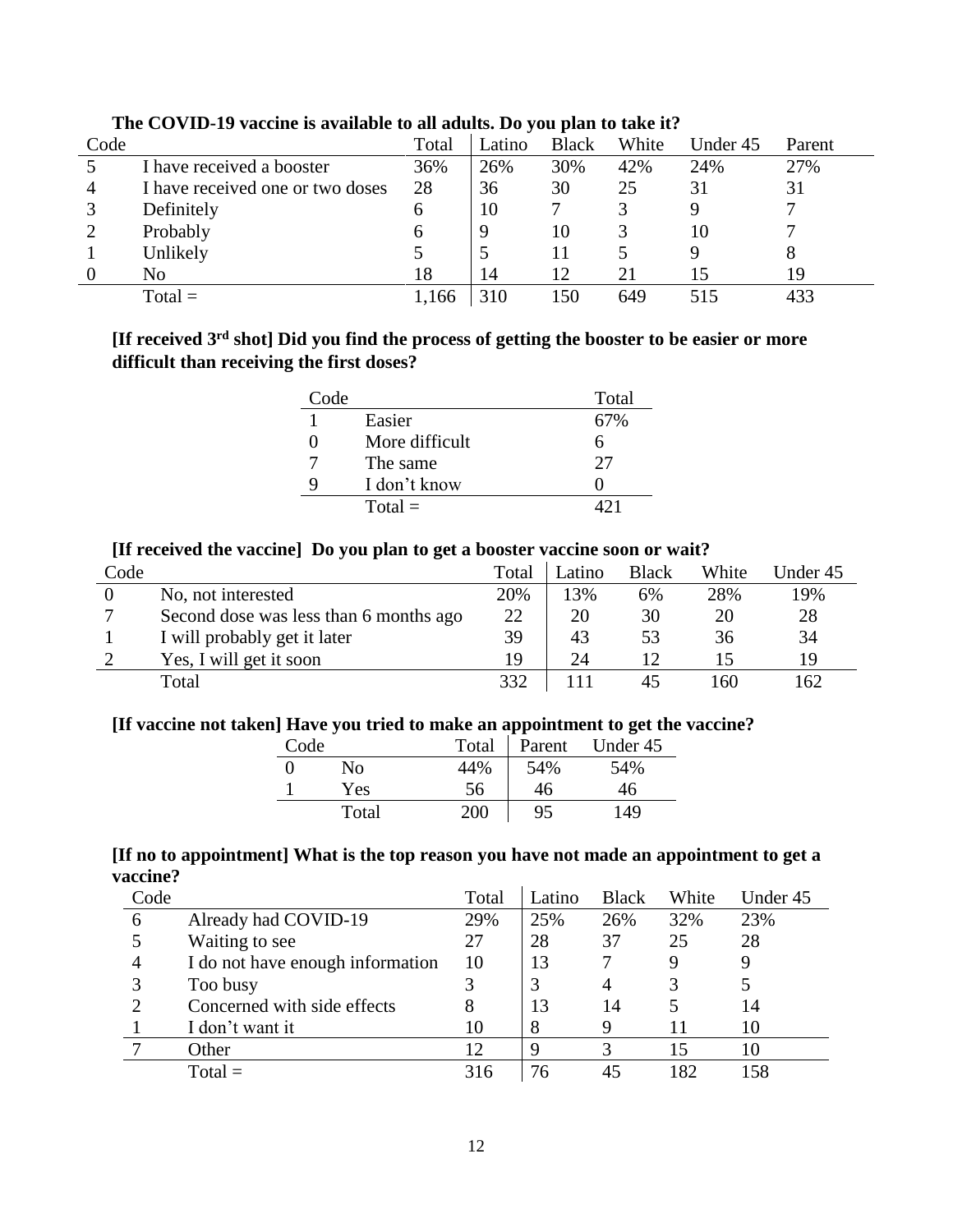|      | a smaner doses in you planning for your emit to receive the CO (1D 1) vaccine. |       |      |      |      |        |              |       |         |          |
|------|--------------------------------------------------------------------------------|-------|------|------|------|--------|--------------|-------|---------|----------|
| Code |                                                                                | Total | Dem. | Ind. | Rep. | Latino | <b>Black</b> | White | Child   | Child    |
|      |                                                                                |       |      |      |      |        |              |       | 5 to 11 | 12 to 18 |
|      | Received the vaccine                                                           | 34%   | 47%  | 36%  | 25%  | 33%    | 41%          | 33%   | 33%     | 38%      |
|      | Definitely                                                                     | 13    | 17   |      | 14   | 13     |              | 14    | 11      | 12       |
|      | Probably                                                                       | 10    | 14   |      |      | 18     |              |       | 12      |          |
|      | Probably not                                                                   |       | 10   |      |      | 10     | 12           |       | 10      |          |
|      | No                                                                             | 34    | 12   | 41   | 47   | 26     | 28           | 41    | 34      | 39       |
|      | $Total =$                                                                      | 385   | 122  | 104  | 159  | 118    | 54           | 194   | 188     | 210      |

### **[If a parent] The COVID-19 vaccine is now available to children as young as 5 years old as a smaller dose. Are you planning for your child to receive the COVID-19 vaccine?**

#### **[If a parent] What source of information is most important as you consider if your child will be vaccinated?**

| Code             |                            | Total | Dem. | Ind. | Rep.           | Child          | Child   | Child    |
|------------------|----------------------------|-------|------|------|----------------|----------------|---------|----------|
|                  |                            |       |      |      |                | $0$ to $4$     | 5 to 11 | 12 to 18 |
|                  | Medical experts (CDC, FDA) | 31%   | 52%  | 22%  | 22%            | 29%            | 29%     | 32%      |
|                  | Pediatrician               | 22    | 22   | 28   | 19             | 26             | 23      | 20       |
|                  | School districts           |       |      |      | 6              | 8              | 6       |          |
| 2                | Other parents              |       |      | 4    | $\overline{4}$ | 4              |         | 4        |
|                  | My own research            | 24    | 8    | 19   | 39             | 17             | 26      | 24       |
| $\boldsymbol{0}$ | My child's choice          | 4     |      |      | $\overline{4}$ | $\overline{4}$ | 4       |          |
|                  | Other (Open end)           | 8     |      | 14   |                | 11             |         | 8        |
|                  | $Total =$                  | 391   | 124  | 107  | 159            | 115            | 188     | 209      |

#### **Do you approve or disapprove of how Joe Biden is handling immigration at the U.S. Mexico Border?**

| Code           |                            | Total | Dem. | Ind. | Rep.           | Latino | <b>Black</b> | White | Border   |
|----------------|----------------------------|-------|------|------|----------------|--------|--------------|-------|----------|
|                |                            |       |      |      |                |        |              |       | Counties |
|                | <b>Strongly Approve</b>    | 12%   | 25%  | 4%   | 7%             | 10%    | 17%          | 12%   | 7%       |
| $\overline{4}$ | Approve                    | 19    | 35   | 18   |                | 20     | 35           | 14    | 17       |
|                | Neither                    | 13    | 15   | 24   | $\overline{4}$ | 17     | 23           | 8     | 13       |
| 2              | Disapprove                 | 14    | 16   | 14   | 13             | 21     | 10           | 12    | 18       |
|                | <b>Strongly Disapprove</b> | 42    | 10   | 40   | 70             | 32     | 15           | 54    | 45       |
|                | $Total =$                  | 1,162 | 388  | 302  | 472            | 307    | 150          | 648   | 94       |

## **Do you approve or disapprove of how Governor Greg Abbott is handling immigration at the U.S. Mexico Border?**

| Code |                            | Total | Dem. | Ind. | Rep. | Latino | <b>Black</b> | White | <b>Border</b> |
|------|----------------------------|-------|------|------|------|--------|--------------|-------|---------------|
|      |                            |       |      |      |      |        |              |       | Counties      |
|      | <b>Strongly Approve</b>    | 26%   | 9%   | 12%  | 47%  | 19%    | 8%           | 34%   | 26%           |
| 4    | Approve                    | 24    | 16   | 24   | 31   | 22     | 14           | 26    | 19            |
|      | Neither                    | 10    | 11   | 18   | 4    | 13     | 19           | 8     | 12            |
| ◠    | Disapprove                 | 14    | 17   | 18   | Q    | 15     | 24           | 11    | 8             |
|      | <b>Strongly Disapprove</b> | 26    | 47   | 27   | 8    | 32     | 36           | 21    | 35            |
|      | $Total =$                  | 1,161 | 388  | 302  | 471  | 307    | 150          | 647   | 94            |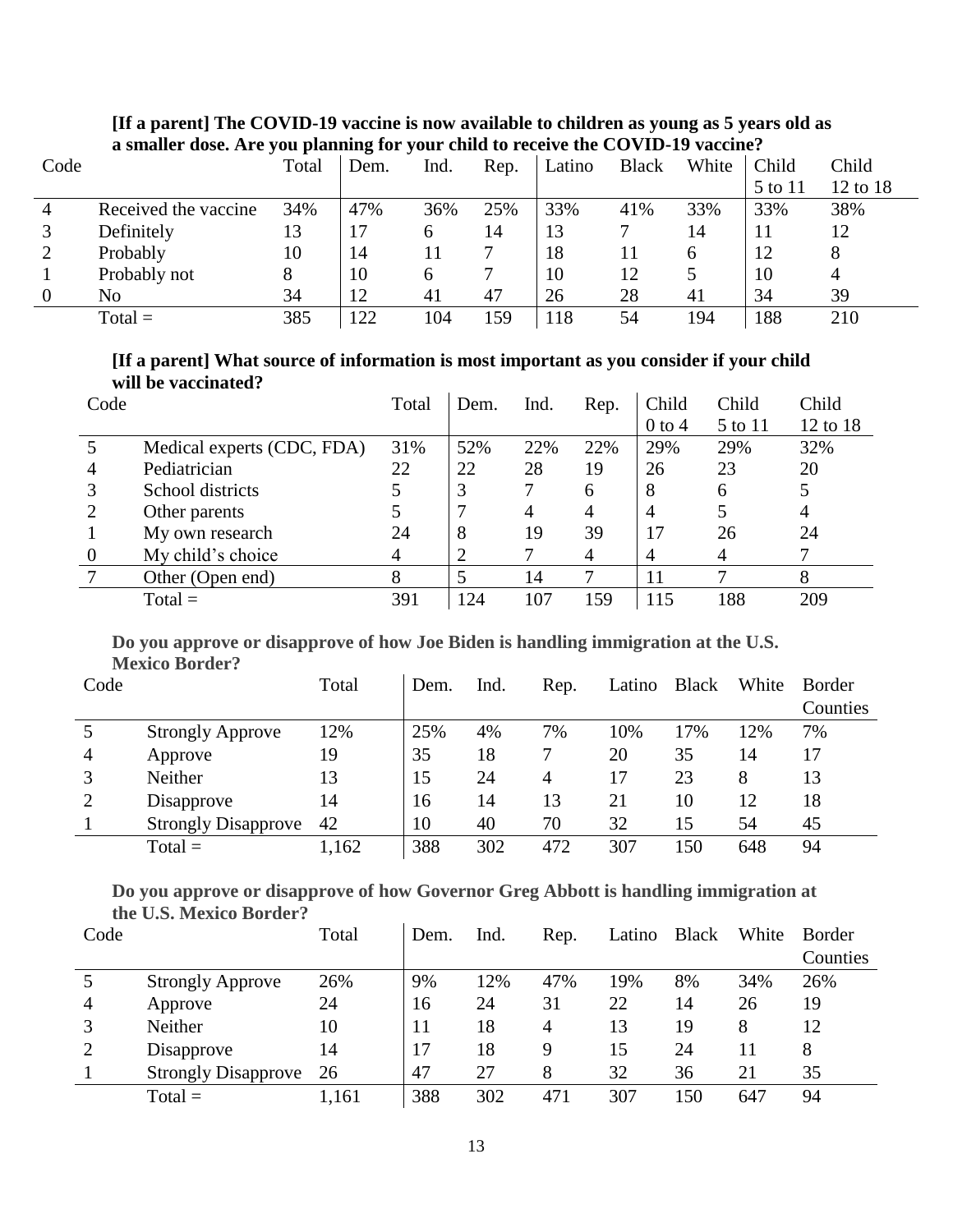| Code |                       | Total | Dem. | Ind. | Rep. | Border | Knew Cost of           | Did not know |
|------|-----------------------|-------|------|------|------|--------|------------------------|--------------|
|      |                       |       |      |      |      | County | <b>Wall Previously</b> | Cost of Wall |
|      | Reasonable            | 35%   | 13%  | 20%  | 62%  | 27%    | 52%                    | 24%          |
|      | Could be spent better | 22    | 29   | 25   | 15   | 26     | 18                     | 25           |
|      | Wasteful              | 31    | 51   | 40   |      | 39     | 24                     | 36           |
|      | Don't Know            | 12    |      | 16   |      |        |                        | 16           |
|      | $Total =$             | .,160 | 387  | 302  |      | 94     | 443                    | 713          |

**At \$20 million per mile, do you believe the state's commitment to extend the border wall is reasonable, could be better spent on technology, or wasteful spending?**

#### **Do you support or oppose the use of state funds to deploy the National Guard and DPS officers to patrol the border?**

| Code |            | Total | Dem. | Ind. |     |        | Rep. Border Saw Abbott Border |
|------|------------|-------|------|------|-----|--------|-------------------------------|
|      |            |       |      |      |     | County | endorsement TV Ad             |
|      | Support    | 51%   | 27%  | 38%  | 80% | 51%    | 60%                           |
|      | Oppose     | 35    | 58   | 42   |     | 34     | 30                            |
|      | Don't Know | 14    | 15   | 20   | Q   | 14     | 10                            |
|      | $Total =$  | 1,160 | 388  | 302  | 470 | 94     | 637                           |

**Do you agree or disagree that a wall along the Texas-Mexico border is necessary for a safe border? Would you say...**

| Code           |                          | Total | Dem. | Ind. | Rep. | Latino | <b>Black</b> | White | <b>Border</b> |
|----------------|--------------------------|-------|------|------|------|--------|--------------|-------|---------------|
|                |                          |       |      |      |      |        |              |       | County        |
|                | <b>Strongly Agree</b>    | 31%   | 9%   | 25%  | 52%  | 18%    | 12%          | 42%   | 21%           |
| $\overline{4}$ | Somewhat agree           | 17    | 14   | 15   | 20   | 16     | 15           |       | 21            |
| 3              | Neither                  | 15    | 18   | 18   | 11   | 21     | 21           | 11    | 15            |
| $\overline{2}$ | Disagree                 | 15    | 22   | 18   | 8    | 22     | 24           | 10    | 20            |
|                | <b>Strongly Disagree</b> | 22    | 38   | 24   | 9    | 23     | 29           | 21    | 23            |
|                | $Total =$                | ,155  | 387  | 296  | 471  | 301    | 150          | 646   | 91            |

#### **Do you support or oppose granting permanent legal status to immigrants who came to the U.S. illegally when they were children?**

| Code | $\overline{\phantom{a}}$<br>$\overline{\phantom{a}}$<br>$\overline{\phantom{a}}$ | Total | Dem. | Ind. | Rep. | Latino | <b>Black</b> | <b>Border</b><br>County |
|------|----------------------------------------------------------------------------------|-------|------|------|------|--------|--------------|-------------------------|
|      | Strongly support                                                                 | 24%   | 41%  | 21%  | 13%  | 31%    | 22%          | 26%                     |
| 4    | Support                                                                          | 24    | 25   | 29   | 19   | 21     | 36           | 20                      |
| 3    | Neither oppose nor support                                                       | 25    | 22   | 26   | 26   | 28     | 26           | 23                      |
|      | Oppose                                                                           | 12    |      | 13   | 15   | 11     | 9            | 9                       |
|      | Strongly oppose                                                                  | 16    |      | 12   | 28   | 10     | 8            | 23                      |
|      | $Total =$                                                                        | ,159  | 387  | 302  | 470  | 307    | 150          | 94                      |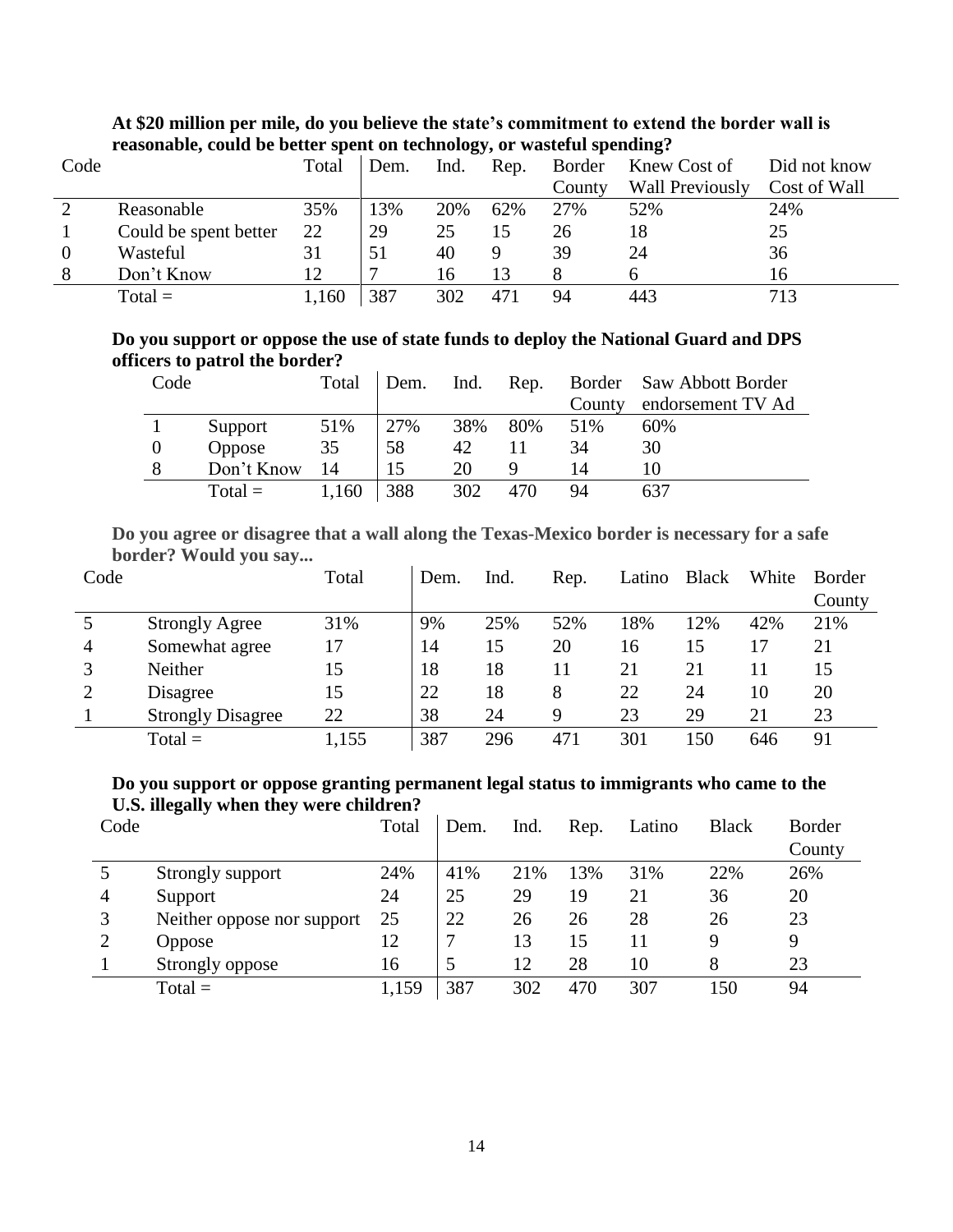| Code |                                           | Total | Dem. | Ind.                  | Rep.           |
|------|-------------------------------------------|-------|------|-----------------------|----------------|
|      | National broadcast news                   | 23%   | 28%  | 16%                   | 23%            |
| ∍    | Cable News                                | 23    | 23   | 14                    | 28             |
| 3    | Local television news                     | 16    | 15   | 15                    | 17             |
| 4    | National newspapers                       | 5     | 8    | 5                     | 3              |
| 5    | Local newspapers                          | 2     | 3    | $\mathcal{D}_{\cdot}$ | $\overline{2}$ |
| 6    | Radio or Radio Broadcasts                 | 6     | 4    | 9                     | 5              |
|      | Social media                              | 12    | 10   | 18                    | 10             |
| 8    | Spanish News (Telemundo, Univision, etc.) | 3     | 4    | 2                     | 2              |
| Q    | Other                                     | 11    | 5    | 19                    | 10             |
|      | $Total =$                                 | 1,159 | 386  | 301                   |                |

#### **What is your main source of news?**

#### **[If cable] Which cable news network do you watch most?**

| Code                  |                          | Total |
|-----------------------|--------------------------|-------|
| 1                     | <b>CNN</b>               | 32%   |
| $\mathcal{D}_{\cdot}$ | Fox News Channel         | 50    |
| 3                     | <b>MSNBC</b>             | 9     |
|                       | Newsmax                  |       |
| 5                     | OAN                      |       |
|                       | Other cable news network |       |
|                       | $Total =$                |       |

# **[if social media] Which social media platform do you primarily get your news from?**

| Code           |               | Total |
|----------------|---------------|-------|
| 1              | Facebook      | 31%   |
| $\overline{2}$ | Instagram     | 17    |
| 3              | LinkedIn      | 0     |
| 4              | Reddit        | 2     |
| 5              | Snapchat      | 6     |
| 6              | <b>TikTok</b> | 6     |
| 7              | Twitter       | 13    |
| 8              | YouTube       | 18    |
| 9              | WhatsApp      | 0     |
| 10             | Other         | 7     |
|                | $Total =$     | 138   |

**[If news is from social networks] On social networking cites, do you follow any newspapers, news organizations, or news channels (For example: ABC News, Dallas Morning News)?**

| Code |           | Total |
|------|-----------|-------|
|      | Yes       | 45%   |
| 0    | Nο        | 55    |
|      | $Total =$ | 143   |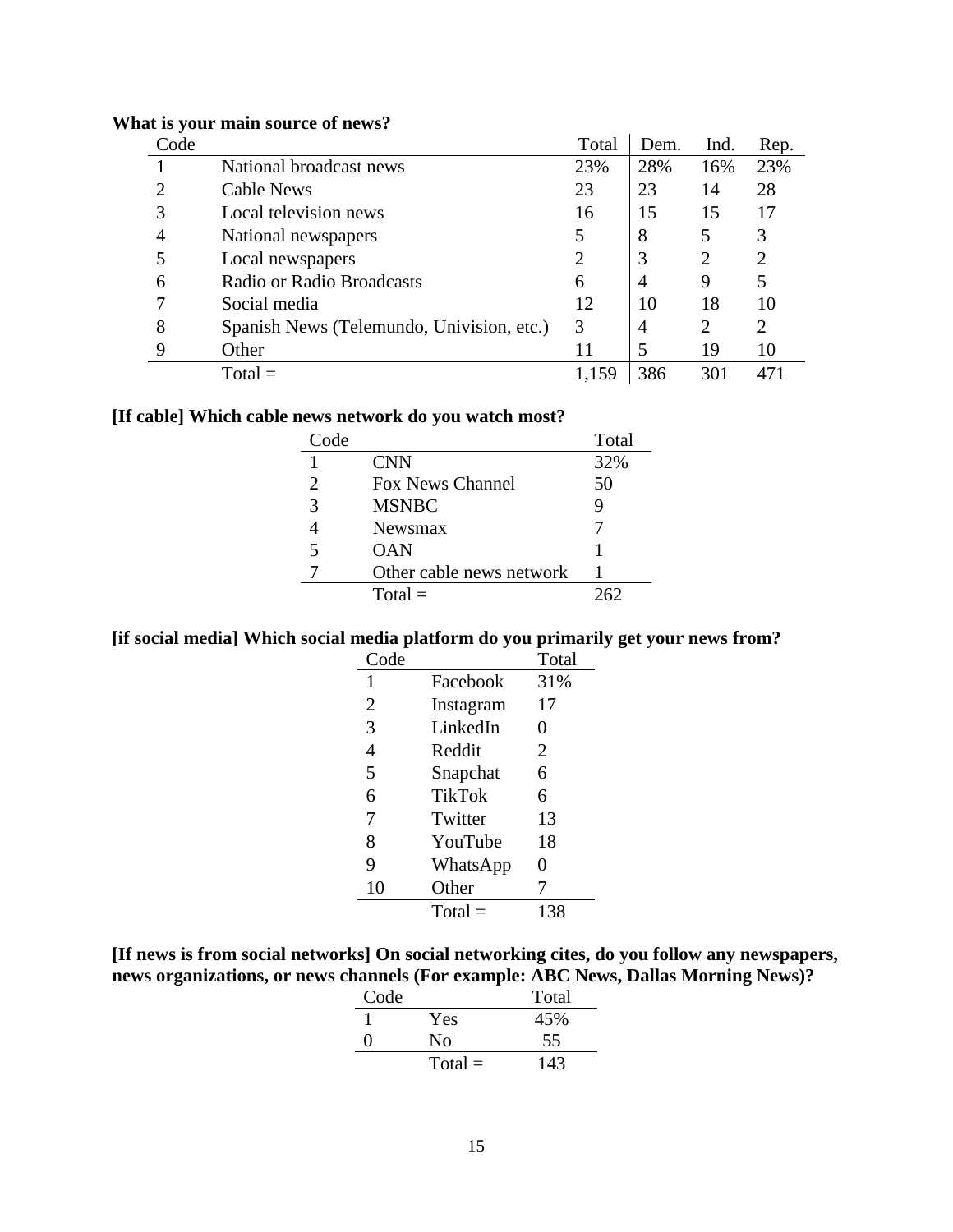| [If news is from social networks] On social networking cites, do you follow individual |
|----------------------------------------------------------------------------------------|
| journalists who produce pieces for newspapers, news organizations or news channels     |

| Code |           | Total |
|------|-----------|-------|
|      | Yes       | 40%   |
| 0    | No        | 60    |
|      | $Total =$ | 143   |

# **[if radio] Which source of radio news do you listen to most?**

| Code |                                                                           |                                                        |      |      | Total |  |
|------|---------------------------------------------------------------------------|--------------------------------------------------------|------|------|-------|--|
|      |                                                                           | News Talk Radio (ABC, CBS, Fox News, etc.)             |      |      |       |  |
| 2    |                                                                           | Public Radio (NPR, BBC, etc.)                          |      |      |       |  |
| 3    |                                                                           | Sports Talk Radio (ESPN, Fox Sports, NBC Sports, etc.) |      |      | 3     |  |
| 4    | Other                                                                     |                                                        |      |      | 17    |  |
|      | $Total =$                                                                 |                                                        |      |      | 66    |  |
|      | Do you have a favorable, unfavorable or neutral view of the Local Police? |                                                        |      |      |       |  |
| Code |                                                                           | Total                                                  | Dem. | Ind. | Rep.  |  |
| 2    | Favorable                                                                 | 61%                                                    | 48%  | 51%  | 79%   |  |
|      | Neutral                                                                   | 26                                                     | 34   | 34   | 15    |  |
|      | Unfavorable                                                               | 13                                                     | 18   | 16   | 6     |  |
|      | $Total =$                                                                 | 1,156                                                  | 386  | 300  | 470   |  |

# **Do you have a favorable, unfavorable or neutral view of the National Rifle Association?**

| Code |             | Total | Dem. | Ind. | Rep. |
|------|-------------|-------|------|------|------|
|      | Favorable   | 44%   | 19%  | 37%  | 69%  |
|      | Neutral     | 29    | 31   | 34   | 24   |
|      | Jnfavorable | フフ    | 50   | 28   |      |
|      | $Total =$   | 1,151 | 382  | 299  | 470  |

#### **Do you have a favorable, unfavorable or neutral view of the Black Lives Matter movement?**

| Code |             | Total | Dem. | Ind. | Rep. |
|------|-------------|-------|------|------|------|
|      | Favorable   | 35%   | 65%  | 30%  | 14%  |
|      | Neutral     | 27    | 28   | 32   | 23   |
|      | Unfavorable | 38    | −    | 38   | 62   |
|      | $Total =$   | 1,150 | 381  | 299  | 470  |

# **Which of the following best describes your employment last week?**

|          | ີ                            | $\cdot$ |        |              |       |     |       |
|----------|------------------------------|---------|--------|--------------|-------|-----|-------|
| Code     |                              | Total   | Latino | <b>Black</b> | White | Men | Women |
| Q        | Retired                      | $\%$    | 6%     | 17%          | 32%   | 24% | 22%   |
| $\Omega$ | Unemployed, not seeking work | 9       | 10     |              |       | h   | 13    |
|          | Seeking employment           |         | 15     |              |       | h   |       |
|          | Employed part-time           | 10      | 13     | 16           |       | 8   |       |
|          | Self employed                | 10      |        | 12           |       | 13  |       |
|          | Employed full-time           | 40      | 45     | 33           | 39    | 43  | 37    |
|          | $Total =$                    | .154    | 305    | 147          | 644   | 548 | 598   |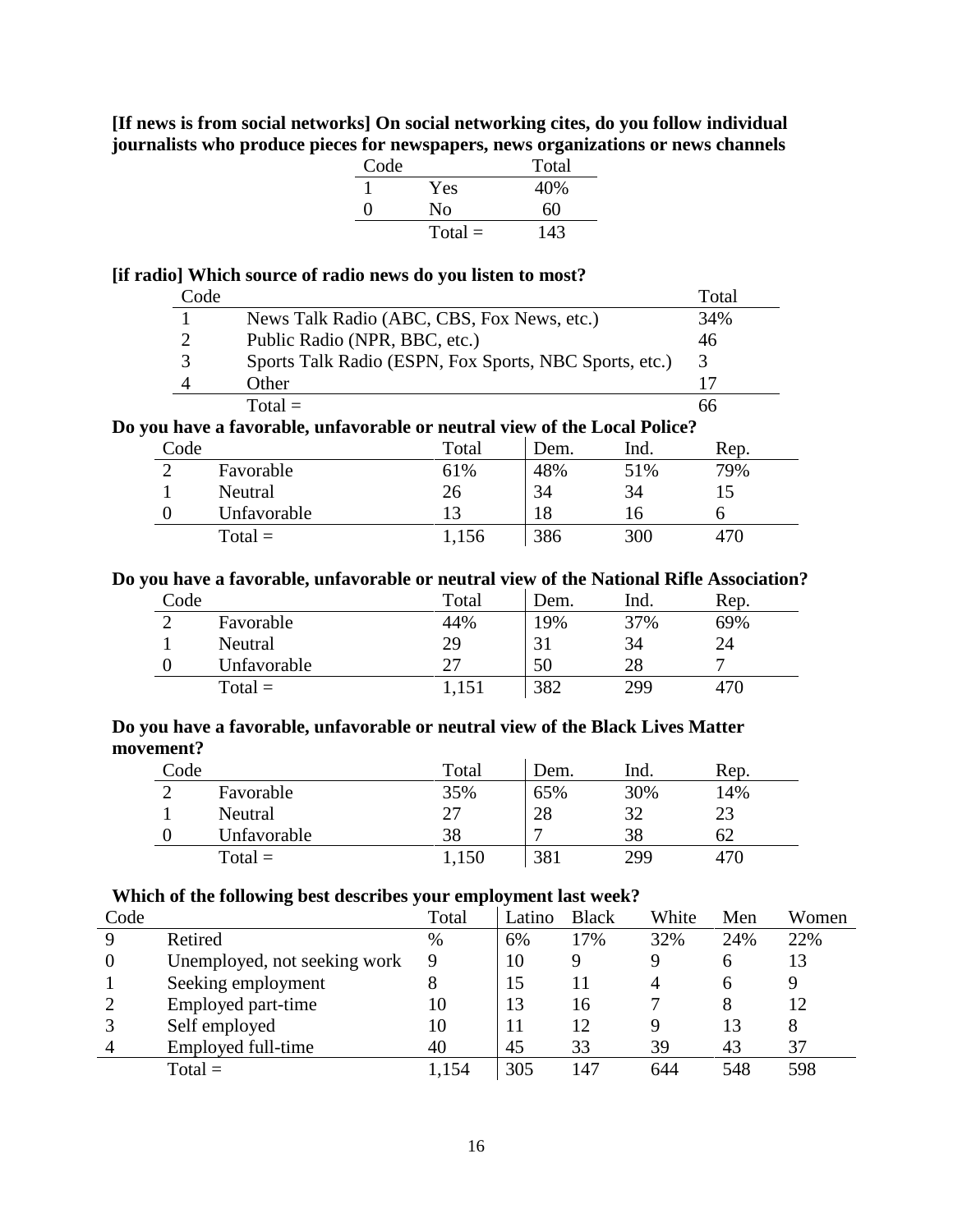| Code     |           | Total | Metro | Large City | Medium City | Small Town, Rural |
|----------|-----------|-------|-------|------------|-------------|-------------------|
|          | Yes       | 45%   | 46%   | 37%        | 50%         | 49%               |
|          | No        |       | 52    | 59         |             | 45                |
| $\Omega$ | Refused   |       |       |            |             |                   |
|          | $Total =$ | 1,154 | 783   | 73         |             |                   |

# **Do you happen to have in your home, garage, or car any guns or revolvers?**

### **[If Yes to gun in home] Do any of these guns personally belong to you?**

| Code |           | Total |
|------|-----------|-------|
|      | Yes       | 79%   |
| 0    | No        | 21    |
|      | $Total =$ | 521   |

# **What do you identify as your racial or ethnic background?**

| `ode |                                  | Total |
|------|----------------------------------|-------|
|      | White, Non-Hispanic              | 55%   |
|      | Hispanic or Latino               | 26    |
| 2    | <b>Black or African American</b> | 13    |
| 3    | Asian                            | 3     |
|      | American Indian                  |       |
| 6    | Native Hawaiian                  |       |
|      | Other                            |       |
| 8    | More than Two Races              |       |
|      | $Total =$                        |       |

# **[If Hispanic] What is the origin of the ethnicity background?**

| Code |                           | Total |
|------|---------------------------|-------|
|      | Mexican, Mexican American | 70%   |
|      | Tejano                    |       |
| 3    | Puerto Rican              |       |
|      | Cuban                     |       |
|      | Other                     | 16    |
|      | $Total =$                 | 314   |

#### **How many generations has your family been in America?**

|              | Total | Latino |
|--------------|-------|--------|
| One          | 11%   | 20%    |
| Two          | 13    | 28     |
| Three        | 18    | 22     |
| Four or more | 58    | 30     |
| $Total =$    | 1,188 | 314    |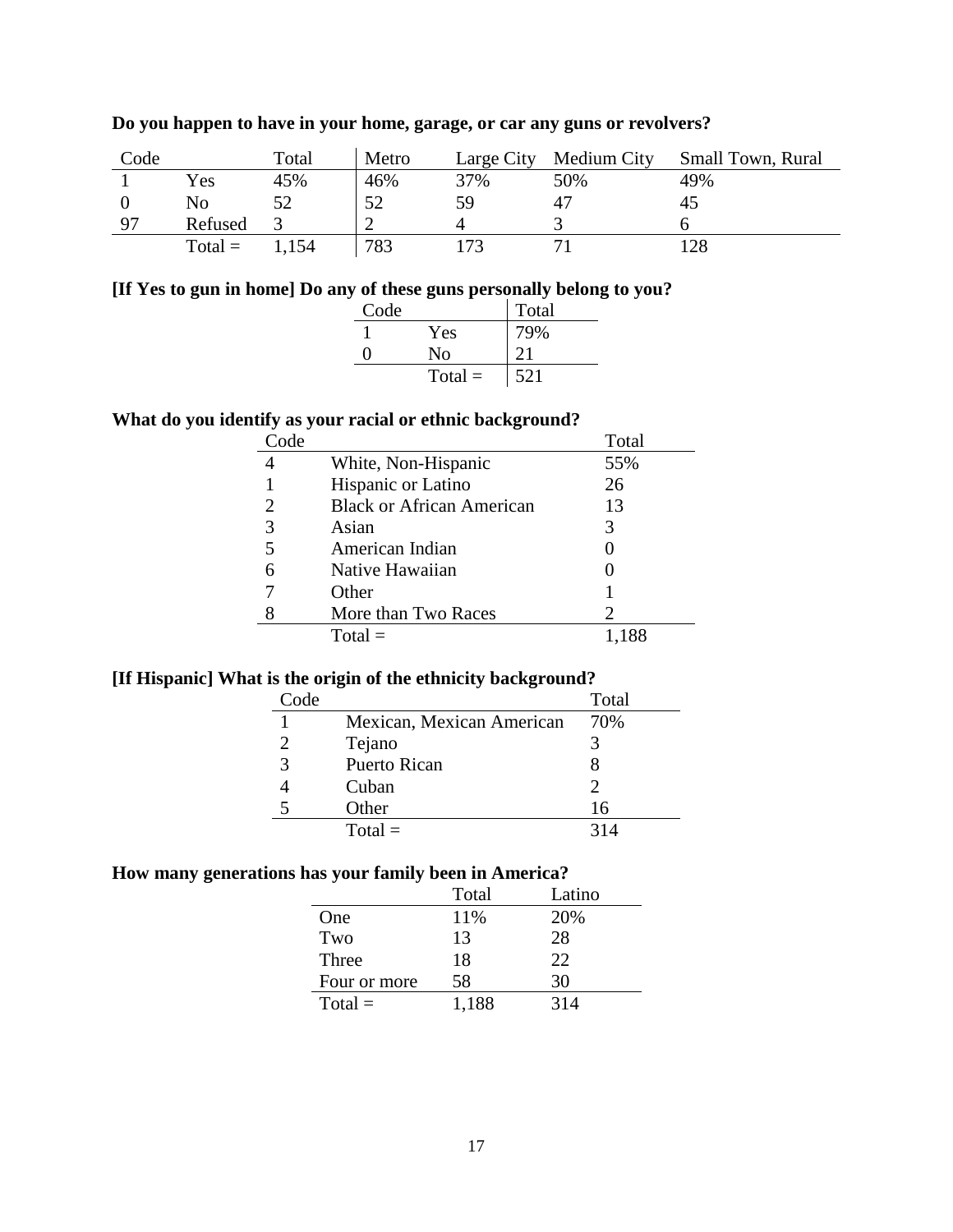| Code |                                            | Total |
|------|--------------------------------------------|-------|
|      | High school, or less                       | 21%   |
|      | High school graduation, some college       | 23    |
|      | Completed Associate's Degree               | 16    |
|      | Completed Bachelor's Degree                | 25    |
|      | Graduate or Professional Degree/Coursework | 15    |
|      | $Total =$                                  |       |

# **What is the highest level of education you have attained?**

# **What is your age?**

| Code |           | Total |
|------|-----------|-------|
|      | 18-24     | 10%   |
| 2    | $25 - 34$ | 17    |
| 3    | 35-44     | 17    |
| 4    | $45 - 64$ | 34    |
| 5    | $65+$     | 22    |
|      | $Total =$ | 1,188 |

**In the last calendar year, what was your total household income, including wages, salaries, Social Security, and retirement benefits before taxes?**

| Code           |                                                               | Total          |
|----------------|---------------------------------------------------------------|----------------|
|                | Less than $$5,000$ (less than $$416$ per month)               | 7%             |
| 2              | \$5,000-\$7,499 (between \$417 and \$624 per month)           | 3              |
| 3              | \$7,500-\$9,999 (between \$625 and \$833 per month)           | 3              |
| $\overline{4}$ | \$10,000-\$19,999 (between \$834 and \$1,666 per month)       |                |
| 5              | \$20,000-\$29,999 (between \$1,667 and \$2,500 per month)     | 10             |
| 6              | \$30,000-\$39,999 (between \$2,500 and \$3,333 per month)     | 9              |
|                | \$40,000-\$49,999 (between \$3,334 and \$4,169 per month)     |                |
| 8              | \$50,000-\$59,999 (between \$4,170 and \$4,999 per month)     | 8              |
| 9              | \$60,000-\$69,999 (between \$5,000 and \$5,833 per month)     | 6              |
| 10             | \$70,000 and \$74,999 (between \$5,834 and \$6,249 per month) | 3              |
| 11             | \$75,000-\$79,999 (between \$6,250 and \$6,666 per month)     | $\overline{4}$ |
| 12             | \$80,000-\$89,999 (between \$6,667 and \$7,499 per month)     | 4              |
| 13             | \$90,000-\$99,999 (between \$7,500 and \$11,999 per month)    | 4              |
| 14             | \$100,000-\$149,999 (between \$12,000 and \$12,499 per month) | 12             |
| 15             | \$150,000-\$199,999 (between \$12,500 and \$16,666 per month) | 6              |
| 16             | \$200,000 or More $(\$16,667$ or more per month)              | 4              |
| 97             | Not given                                                     | 4              |
|                | $Total =$                                                     | 1,139          |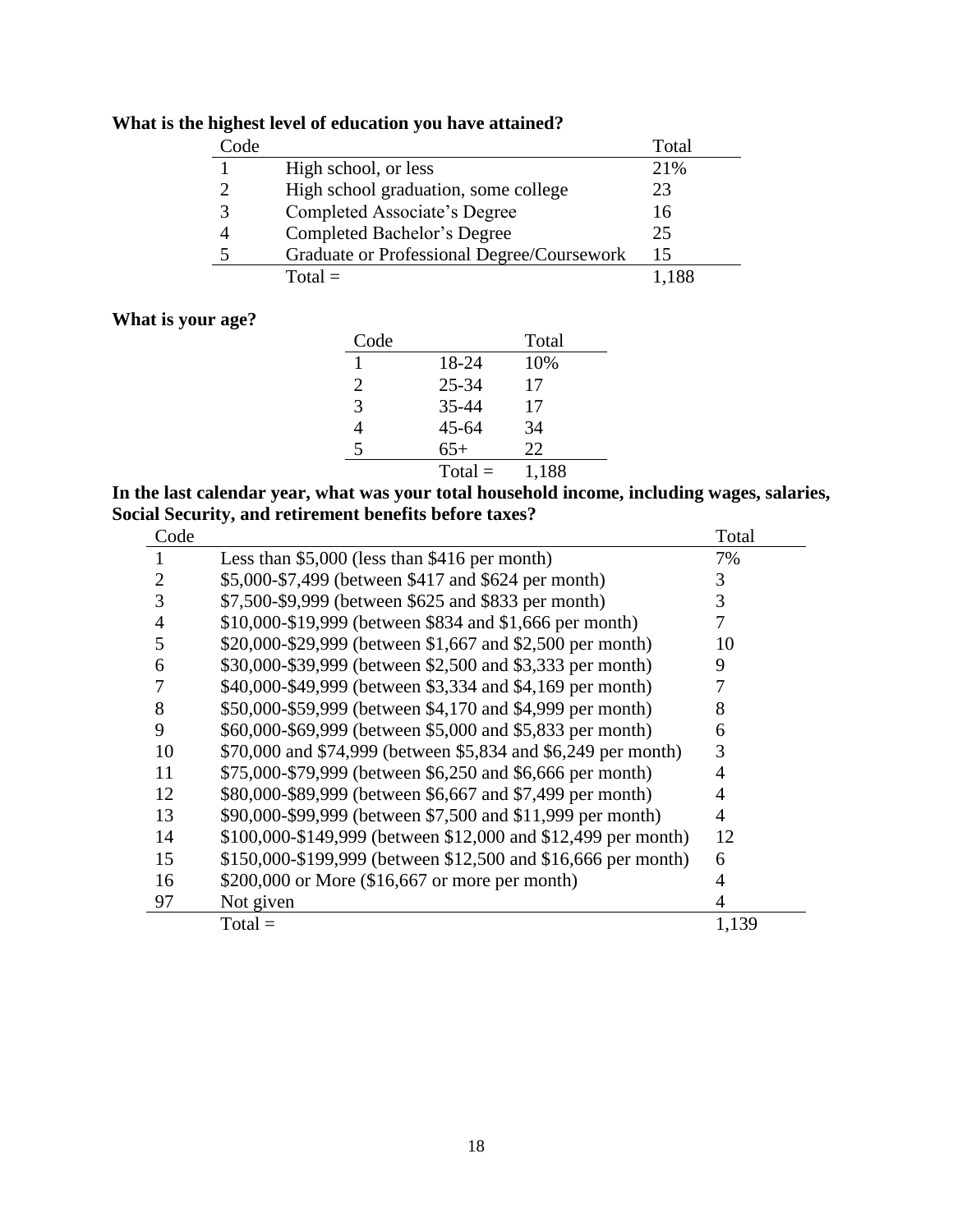| `ode |                                     | Total |
|------|-------------------------------------|-------|
|      | Roman Catholic                      | 24%   |
|      | Secular/No Religious Affiliation    | 23    |
| 2    | <b>Evangelical Protestant</b>       | 21    |
| 3    | <b>Mainline Protestant</b>          | 15    |
|      | African-American Protestant         | 4     |
| 12   | $Christian - unaffiliated$          | 5     |
| 5    | <b>Church of Latter Day Saints</b>  |       |
| 6    | Jewish                              |       |
|      | Other (Buddhist, Hindu, Muslim etc) | 6     |
|      | $Total =$                           | 1,153 |

# **How would you best describe your religious affiliation?**

# **[If a faith is selected] Which of the following best describes the overall importance of religion in your life?**

| Code |                                            | Total |
|------|--------------------------------------------|-------|
|      | Religion is not important                  | 5%    |
|      | Religion provides some guidance            | 26    |
|      | Religion provides quite a lot of guidance  | 20    |
|      | Religion provides a great deal of guidance | 46    |
|      | Don't Know                                 |       |
|      | $Total =$                                  |       |

# **What is your marital status?**

| Code |                        | Total |
|------|------------------------|-------|
|      | Married                | 52%   |
|      | Single (Never married) | 28    |
|      | Divorced               | 10    |
|      | Separated              | 5     |
|      | Widowed                | 5     |
|      | $Total =$              | 1,154 |

#### **Are you a parent or guardian of a child 18 years old or younger?**

|   |                | Total |
|---|----------------|-------|
| 0 | N <sub>0</sub> | 63%   |
|   | Yes            | 37    |
|   | $Total =$      | 1,188 |

| [If Parent] Which age range captures the age of your child? Please select all that apply if |  |
|---------------------------------------------------------------------------------------------|--|
| you have more than one child.                                                               |  |

| Code |                    | Percent |
|------|--------------------|---------|
| 3    | 12 to 18 years old | 20%     |
|      | 5 to 11 years old  | 48      |
|      | 0 to 4 years old   | 28      |
| 99   | <b>REFUSED</b>     |         |
|      | $Total =$          | 1,188   |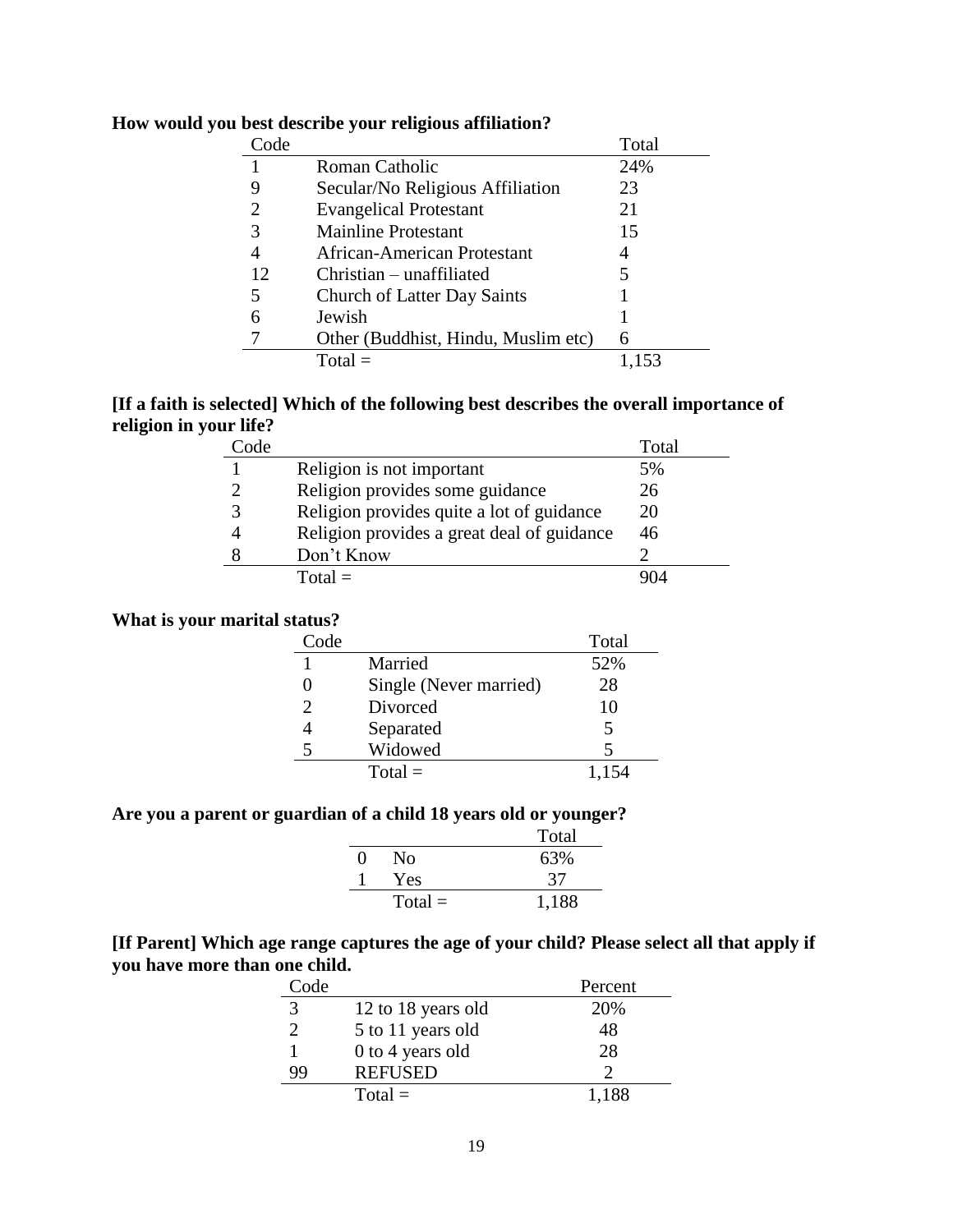# **What is your gender?**

|                   |             | Total             |
|-------------------|-------------|-------------------|
| $\mathbf{\Omega}$ | Male        | 48%               |
|                   | Female      | 52                |
| 3                 | (v) Neither | $\mathbf{\Omega}$ |
|                   | $Total =$   | 1,188             |

Correction notes on findings for this report:

• This report shows the correct percentage for Republican support of Local Police (79%). The unfavorable percentage was 6%.